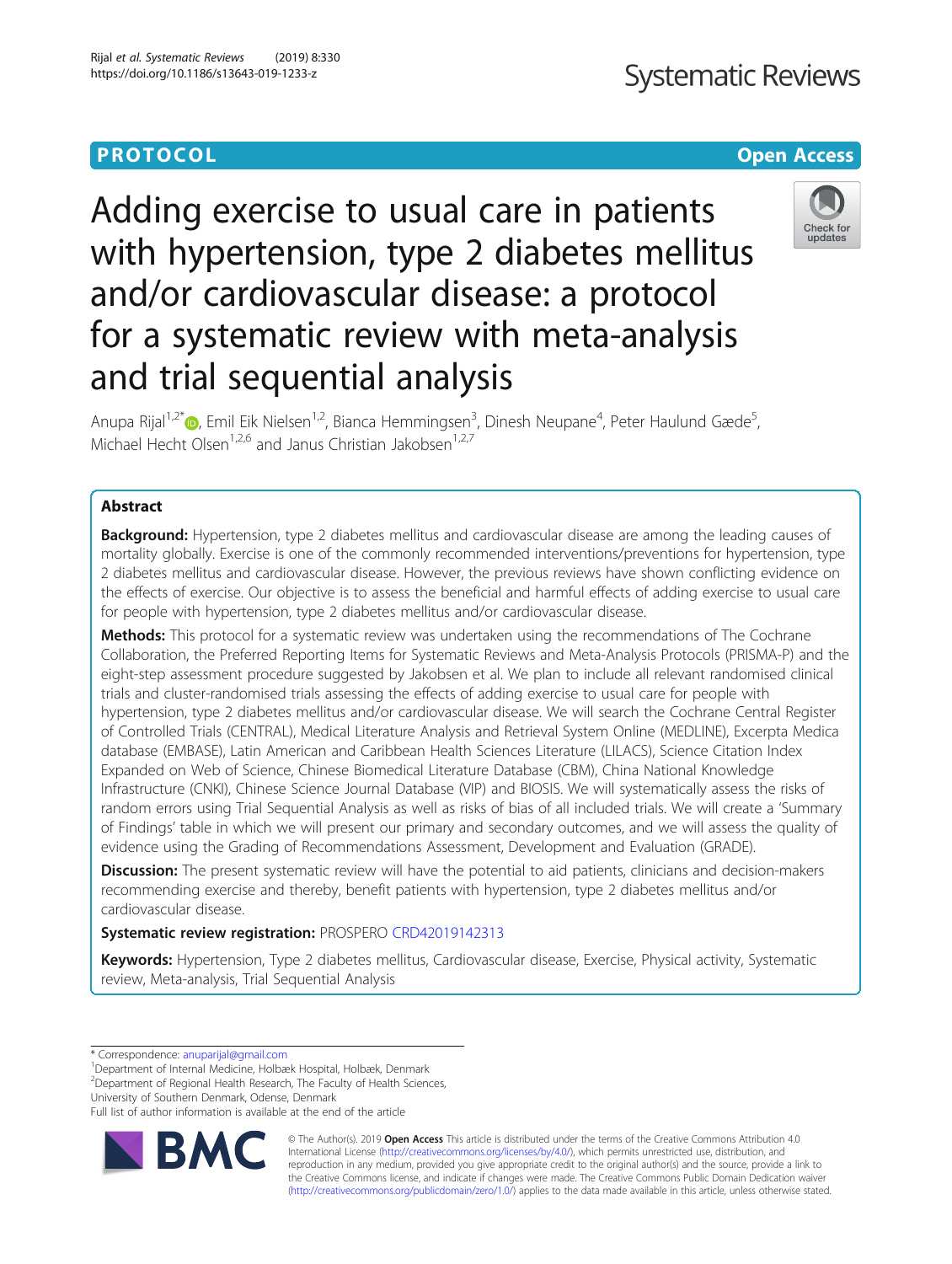# Background

# Description of the conditions

Hypertension is the most important modifiable risk factor for cardiovascular disease globally [\[1,](#page-14-0) [2\]](#page-14-0). Hypertension is defined as a condition with an office systolic blood pressure equal to or above 140 mm Hg and/or diastolic blood pressure equal to or above 90 mm Hg [\[3\]](#page-14-0). Complications to hypertension account for 9.4 million deaths every year and contribute to 45% of deaths due to heart disease and 51% of deaths due to stroke [\[4\]](#page-15-0). From 2000 to 2010, the prevalence of hypertension has decreased by 2.6% in highincome countries while it has increased by 7.7% in lowand middle-income countries [\[5](#page-15-0)]. Despite the existence of effective blood pressure lowering drugs and preventive strategies, the burden of hypertension is constantly raising due to unhealthy lifestyle, ageing population [\[6](#page-15-0)] enhanced by lack of awareness and insufficient screening, treatment and control [[7](#page-15-0)].

Cardiovascular disease is a common term for disorders of the heart or blood vessels which includes cerebrovascular disease, congenital heart disease, rheumatic heart disease, deep vein thrombosis, pulmonary thrombosis, coronary artery disease such as myocardial infarction, and heart failure  $[8]$  $[8]$ . It is the leading cause of death globally with 17.9 million deaths in 2016 [[9\]](#page-15-0). Between 2007 and 2017, the age-standardised death rate due to cardiovascular disease decreased by about 10% globally [\[10](#page-15-0)]. However, it has escalated among low- and middleincome countries. Currently, more than three quarters of cardiovascular disease-related deaths occur in lowand middle-income countries [\[9](#page-15-0)]. The risk of cardiovascular disease is high among people with raised blood pressure (hypertension), raised blood glucose level and hyperlipidemia [\[8](#page-15-0)].

Patients with type 2 diabetes mellitus have defective insulin secretion and/or inadequate ability to utilise insulin produced by the body [[11](#page-15-0)]. From 1980 to 2014, the prevalence of type 2 diabetes mellitus has doubled worldwide (4.7% vs 8.5%) [[11](#page-15-0)]. The World Health Organization (WHO) estimates that by 2030, type 2 diabetes mellitus will be the 7th leading cause of death with predominant burden among urban dwellers from lowand middle-income countries [\[12](#page-15-0), [13](#page-15-0)]. Long-term complications of type 2 diabetes mellitus lead to retinopathy, neuropathy and nephropathy, [[11](#page-15-0)] and increase the risk of cardiovascular events by more than twofold [[14](#page-15-0)] which heightens the risk of mortality and deteriorates the quality of life.

A substantial burden of cardiovascular disease in lowand middle-income countries may partly through hypertension, and type 2 diabetes mellitus be attributable to unhealthy lifestyle; physical inactivity, increased consumption of processed food, alcohol and tobacco abuse, high salt intake along with ageing population (decreasing infectious disease and famine) [[15,](#page-15-0) [16\]](#page-15-0). Moreover, lack of adequate healthcare services which are often inaccessible and unaffordable for people living in this region create conducive environment for raising the burden of non-communicable diseases [[17,](#page-15-0) [18](#page-15-0)]. Thus, it is important to ensure a comprehensive optimal lifestyle strategy to address the increasing burden of hypertension, type 2 diabetes mellitus and/or cardiovascular disease in lowand middle-income countries.

#### Description of the intervention

Physical activity may be defined as 'the movement of skeletal muscle that results in energy expenditure' (Table 1) [[19](#page-15-0)]. On the basis of major physiological effects, physical activity may be classified into aerobic, anaerobic, muscle strengthening activity, bone strengthening activity, flexibility, balance training activity and body mind therapies such as yoga or Tai Chi [\[20\]](#page-15-0).

Exercise may be defined as 'planned, structured and repetitive physical activities designed to improve or maintain physical fitness, physical performance and health' [[19\]](#page-15-0). Exercise is one of the most commonly recommended lifestyle interventions for people with hypertension, type 2 diabetes mellitus and/or cardiovascular disease [\[3](#page-14-0), [19](#page-15-0), [21\]](#page-15-0). Exercise occurs in various forms (Table [2](#page-2-0)). The intention with various forms of exercise in patients with hypertension, type 2 diabetes and/or cardiovascular disease is to enhance healthy structural, functional and biochemical characteristics eventually halting mortality  $[21-23]$  $[21-23]$  $[21-23]$  $[21-23]$ . A meta-epidemiological study suggested that structured exercise intervention was equally effective as drug intervention for prevention of mortality in the secondary prevention of coronary heart disease, rehabilitation after stroke, treatment of heart failure and prevention of diabetes [\[24](#page-15-0)]. Exercise seems to lower blood pressure, blood glucose, serum cholesterol and body weight, and seems to enhance insulin sensitivity, oxygen uptake and cardiac output [\[21,](#page-15-0) [23,](#page-15-0) [25](#page-15-0), [26](#page-15-0)]. Physical inactivity is estimated as being the principal cause for approximately on third of both type 2 diabetes mellitus and ischaemic heart disease burden [[27\]](#page-15-0). The recommended type and duration of exercise for patients with hypertension, type 2 diabetes mellitus and/or cardiovascular disease differ among regulatory bodies [[3](#page-14-0), [19](#page-15-0), [21,](#page-15-0) [26,](#page-15-0) [28](#page-15-0)–[31\]](#page-15-0). However, combination of aerobic and resistance exercises ranging from moderate to vigorous

Table 1 Classification of physical activity based on MET

| Metabolic Equivalent of Tasks (MET)* | Absolute intensity          |
|--------------------------------------|-----------------------------|
| 1 to 1.5                             | Sedentary activity          |
| $1.6 \text{ to } 3.0$                | Light intensity activity    |
| 3.0 to $< 6.0$                       | Moderate-intensity activity |
| 6 or higher                          | Vigorous intensity activity |

\* MET is a standard unit to measure physical activity. One MET is defined as 1 kcal/kg and is approximately equivalent to the energy cost of sitting quietly [[20\]](#page-15-0)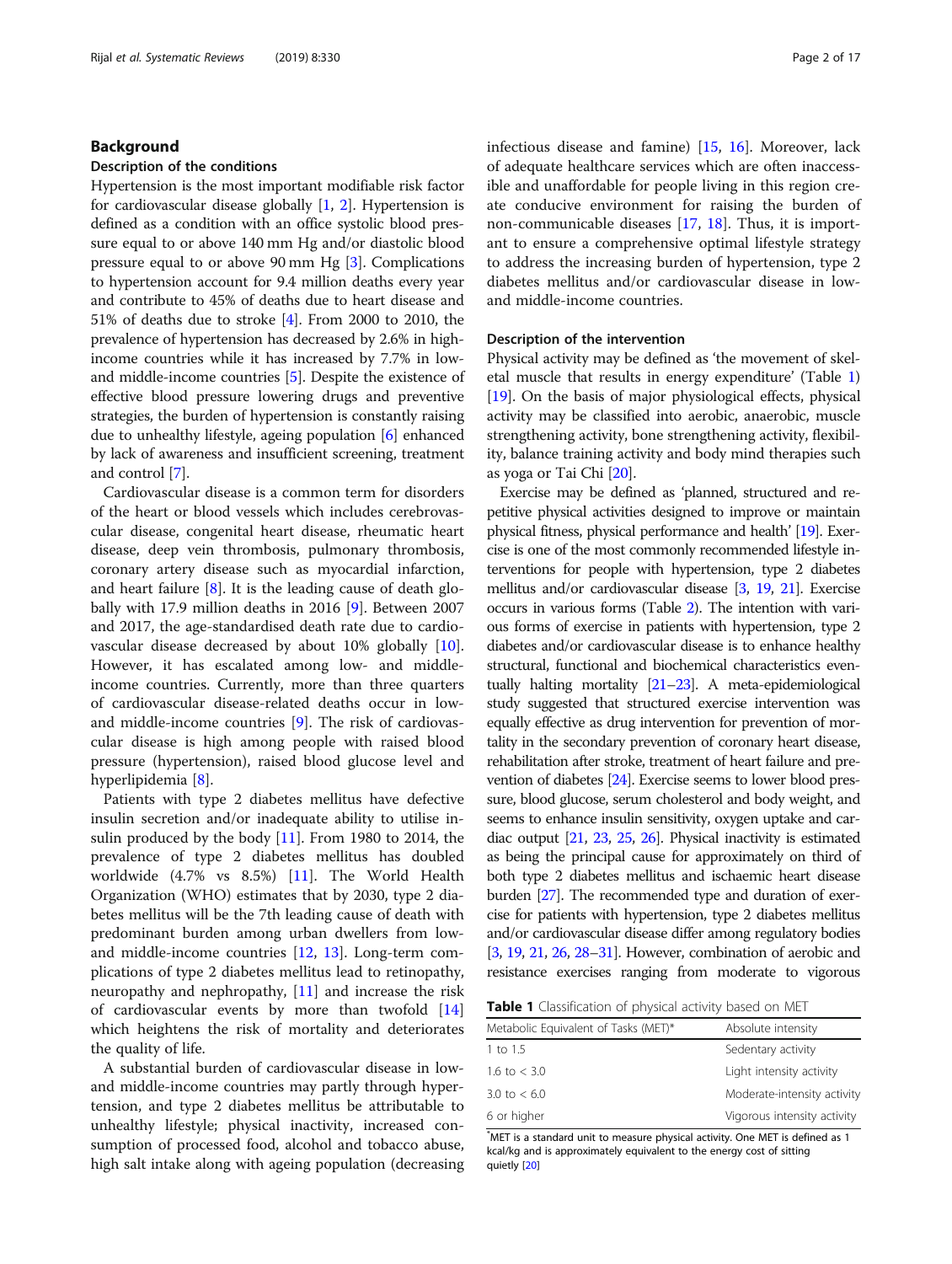<span id="page-2-0"></span>

|  | <b>Table 2</b> Common forms of exercise |  |  |
|--|-----------------------------------------|--|--|
|--|-----------------------------------------|--|--|

| Type of exercise     | Description                                                                                                                                                    |
|----------------------|----------------------------------------------------------------------------------------------------------------------------------------------------------------|
| Dynamic aerobic      | Various sustained exercises such as jogging, rowing, swimming or cycling that stimulate and strengthen the heart and                                           |
| exercise             | lungs thereby improving the body's utilisation of oxygen                                                                                                       |
| Dynamic resistance   | Resistance exercise involves activities that use low or moderate repetition movements against resistance (dumbbells, bricks,                                   |
| exercise             | rubber tubes, weight lifting) in an aim to increase strength, tone and endurance                                                                               |
| Combined exercise    | Combination of both aerobic exercise and resistance exercise                                                                                                   |
| Isometric resistance | Exercises that involve static contraction of muscles without joint movement such as planks, squat, shooting, horseback                                         |
| exercise             | riding, judo and climbing                                                                                                                                      |
| Body mind therapies  | Activities such as yoga and Tai Chi which emphasises on relaxation, meditation which combines light aerobic activities,<br>balancing and flexibility exercises |

intensities has been recommended (Table 3). The optimal exercise for each patient may differ with individual progression of disease hence may need to be personalised [\[26\]](#page-15-0).

It should be noted that people in low- and middleincome countries may indulge in leisure time exercise, i.e. sports and exercise just as individuals from highincome countries [[32](#page-15-0)]. However, their engagement in occupational and transportation or even household physical activity may surpass the recommended level of physical activity. Therefore, the importance of exercise for prevention of hypertension, type 2 diabetes mellitus and cardiovascular disease may be different in low- and middle-income countries.

# Why do we need this review?

We have identified several previous reviews of randomised clinical trials that have assessed the effects of exercise in patients with hypertension, type 2 diabetes mellitus and/or cardiovascular disease but with different conclusions (Table [4\)](#page-3-0).

A review published in 2004 reported that exercisebased cardiac rehabilitation for coronary heart patients reduced all-cause mortality and cardiac mortality irrespective of type of cardiac rehabilitation (exercise only or in combination of psychosocial/educational intervention) or duration of the exercise [[35](#page-15-0)]. Another Cochrane review published in 2016 on exercise-based cardiac rehabilitation exercise compared with no exercise reported that the exercise-based cardiac rehabilitation reduced the risk of cardiovascular mortality but not the risk of all-cause mortality [\[34](#page-15-0)], while the most recent update of the review in 2018 reported that exercise-based cardiac rehabilitation did not influence total mortality nor cardiac mortality [\[33](#page-15-0)]. Similarly, another meta-analysis reported that there was no significant difference between exercise (short term;  $\leq 12$  months or long term) compared with usual care on all-cause mortality or overall hospital admissions among patient with heart failure [[41\]](#page-15-0). Another Cochrane review on the effectiveness of exercise-based rehabilitation after heart failure [[37](#page-15-0)] and stable angina [\[38\]](#page-15-0) reported uncertainty of the effects of exercise on prevention of mortality due to lack of sufficient randomised clinical trials with longer follow-up reporting mortality. Likewise, a Cochrane review on physical training after stroke [\[39](#page-15-0)] reported improvement in movement, exercise capacity and quality of life. However, the trials in the review did not report on mortality. Another meta-analysis among patients with heart failure showed no significant difference in mortality between different intensities of exercise [[40\]](#page-15-0).

The blood pressure lowering effect of various kinds of exercise has been reported by previous meta-analysis

Table 3 Recommended level of exercise for patient with hypertension, type 2 diabetes mellitus and cardiovascular disease

| Organisation                                         | Recommended level of exercise for patient with hypertension, type 2 diabetes mellitus and cardiovascular<br>disease                                                                                                                                                                                                                                                                                                                                                                               |
|------------------------------------------------------|---------------------------------------------------------------------------------------------------------------------------------------------------------------------------------------------------------------------------------------------------------------------------------------------------------------------------------------------------------------------------------------------------------------------------------------------------------------------------------------------------|
| European Society of Cardiology                       | 'Hypertensive patient should participate in at least at least 30 min of moderate-intensity dynamic aerobic exer-<br>cise (walking, jogging, cycling or swimming) on 5–7 days/week. Performance of resistance exercises on 2–3<br>days/week can also be advised [3, 28]'.                                                                                                                                                                                                                          |
| American Diabetes Association                        | 'Adults with diabetes should engage in 150 min or more of moderate-to-vigorous intensity activity weekly,<br>spread over at least 3 days/week, with no more than 2 consecutive days without activity. Shorter durations<br>(minimum 75 min/week) of vigorous intensity or interval training may be sufficient for younger and more phys-<br>ically fit individuals. In absence of contraindication, patient should be encouraged to perform resistance exercise<br>at least twice per week [21]'. |
| American Heart Association                           | 'Endurance training of $\geq$ 5 day/week for 30–60 min and resistance training of 2–3 days/week for 30–45 min as<br>therapy for cardiovascular patient [19]'.                                                                                                                                                                                                                                                                                                                                     |
| Consensus for physical activity for<br>Indian Asians | '210 min per week of moderate-intensity physical activity for patient with cardiovascular disease and<br>hypertension.<br>Daily physical activity of 60-min duration including 10-15 min of resistance exercise and work-related activity<br>should be maintained for all days of the week for patient with diabetes [29]'.                                                                                                                                                                       |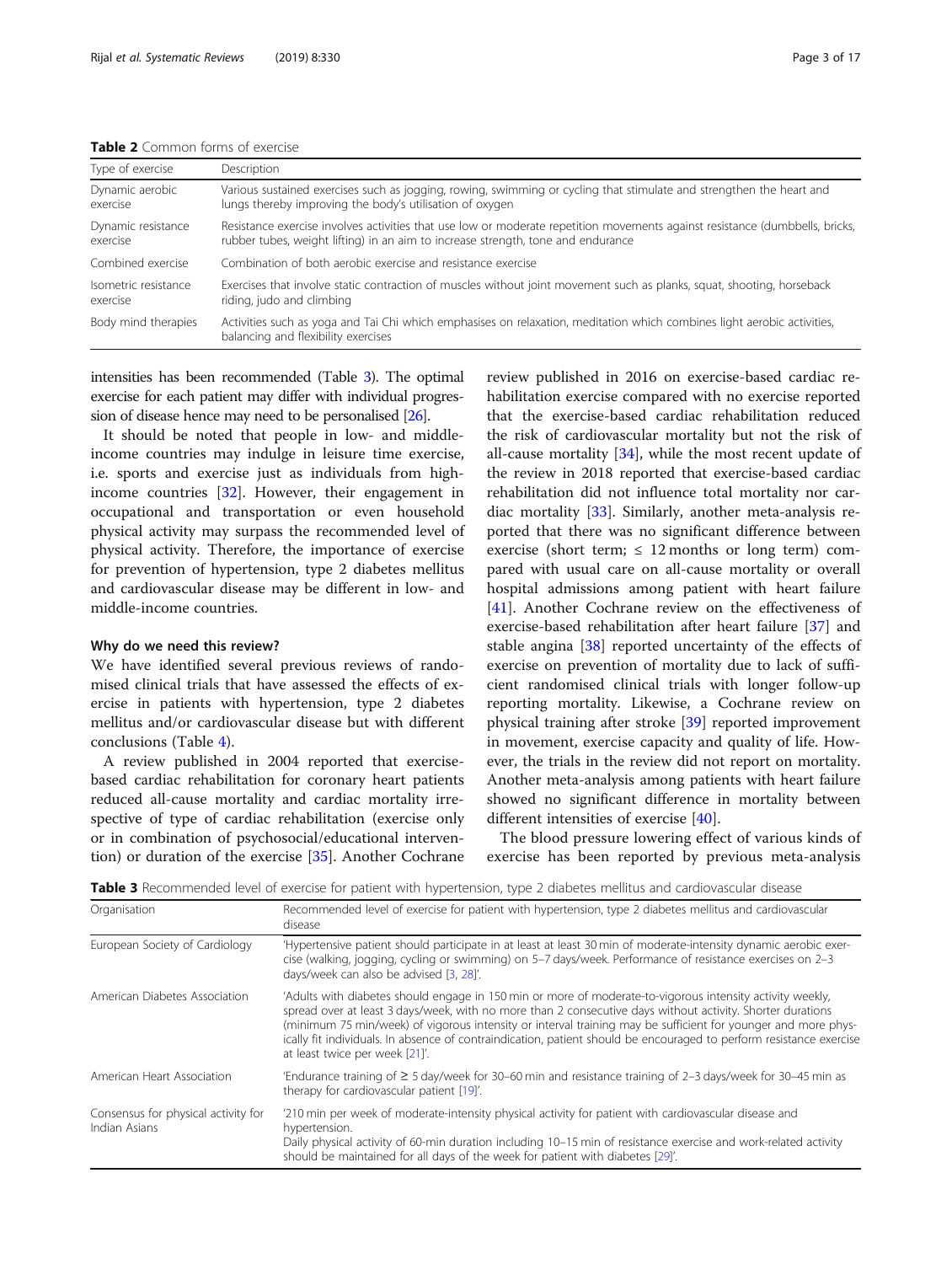<span id="page-3-0"></span>

|                       | Table 4 Overview of existing reviews                                                                                                                               |                        |                                                                  |                                               |                                                                                                                                                                                                |                                                |                    |                       |                                   |                               |                                                                                                                                                                                                                            |
|-----------------------|--------------------------------------------------------------------------------------------------------------------------------------------------------------------|------------------------|------------------------------------------------------------------|-----------------------------------------------|------------------------------------------------------------------------------------------------------------------------------------------------------------------------------------------------|------------------------------------------------|--------------------|-----------------------|-----------------------------------|-------------------------------|----------------------------------------------------------------------------------------------------------------------------------------------------------------------------------------------------------------------------|
| First author          | Fitle                                                                                                                                                              | publication<br>Year of | exercise<br>Type of                                              | Information<br>source                         | Primary outcome<br>assessed                                                                                                                                                                    | trials<br>$\stackrel{\circ}{\geq}$<br>$\sigma$ | patients<br>No. of | Published<br>protocol | Assessment<br>of adverse<br>event | Assessment of<br>risk of bias | Conclusion                                                                                                                                                                                                                 |
|                       | Reviews assessing effectiveness of exercise in people with cardiovascular disease                                                                                  |                        |                                                                  |                                               |                                                                                                                                                                                                |                                                |                    |                       |                                   |                               |                                                                                                                                                                                                                            |
| Powell [33]           | and meta-analysis<br>to re-examine the<br>systematic review<br>cardiac rehabilita-<br>Is exercise-based<br>tion effective? A<br>evidence                           | 2018                   | Exercise vs usual<br>care (Type of<br>exercise not<br>specified) | Rehabilitation<br>Medicine<br>Pubmed/         | mortality, hospital re-<br>Total mortality,<br>cardiovascular<br>admission                                                                                                                     | 22                                             | 4834               | $\frac{1}{2}$         | $\frac{1}{2}$                     | Yes (Risk of<br>bias tool)    | No reduction in total<br>cardiovascular<br>mortality and<br>mortality                                                                                                                                                      |
| Anderson L<br>[34]    | rehabilitation for<br>coronary heart<br>Exercise based<br>disease<br>cardiac                                                                                       | 2016                   | Exercise vs usual<br>care (Type of<br>exercise not<br>specified) | Database Syst<br>Cochrane/<br>Cochrane<br>Rev | Total mortality,<br>cardiovascular<br>mortality                                                                                                                                                | $\Im$                                          | 14486              | Yes                   | $\geq$                            | Yes (Risk of<br>bias tool)    | Reduction in total<br>mortality but not<br>cardiovascular<br>mortality                                                                                                                                                     |
| Taylor RS [35]        | analysis of random-<br>ized controlled trial<br>disease: systematic<br>review and meta-<br>rehabilitation for<br>coronary heart<br>Exercise-based<br>patients with | 2004                   | Exercise vs usual<br>care (Type of<br>exercise not<br>specified) | Pubmed/Am J<br>Med                            | Total mortality,<br>cardiovascular<br>mortality                                                                                                                                                | $\frac{8}{3}$                                  | 8940               | $\frac{1}{2}$         | $\frac{1}{2}$                     | Yes (Jadad<br>Scale)          | total mortality and<br>Reduction in both<br>cardiovascular<br>mortality                                                                                                                                                    |
| Gloria Y. Yeh<br>36   | Conditions and Risk<br>Tai Chi Exercise for<br>Systematic Review<br>Cardiovascular<br>Patients with<br>Factors: A                                                  | 2010                   | Tai Chi                                                          | Rehabil Prev<br>Cardiopulm<br>Pubmed/J        | exercise capacity<br>Blood pressure,                                                                                                                                                           | $14(9$<br>RCT <sub>S</sub> )                   |                    | $\frac{1}{2}$         | $\frac{1}{2}$                     | Grading)<br>(Quality<br>Yes   | May have some<br>inconclusive<br>benefit but                                                                                                                                                                               |
| Rees K [37]           | rehabilitation for<br>Exercise based<br>heart failure<br>(Review)                                                                                                  | 2004                   | Exercise vs usual<br>care (Type of<br>exercise not<br>specified) | Database Syst<br>Cochrane/<br>Cochrane<br>Rev | capacity, quality of life<br>morbidity, hospital re-<br>admission, physical<br>Total mortality,                                                                                                | 29                                             | 1126               | Yes                   | Yes                               | Yes (Jadad<br>Scale)          | the total population of<br>quality of life, without<br>causing harm but the<br>people's fitness and<br>trials included were<br>unrepresentative of<br>patients with heart<br>Exercise improved<br>small who are<br>failure |
| Long L et al.<br>[38] | adults with stable<br>rehabilitation for<br>Exercise-based<br>cardiac<br>angina                                                                                    | 2018                   | Exercise vs usual<br>care (Type of<br>exercise not<br>specified) | Database Syst<br>Cochrane/<br>Cochrane<br>Rev | exercise capacity (e.g<br>VO2peak, 6-min walk<br>related quality of life<br>(e.g. (SF-36), (EQ-5D),<br>test), cardiovascular-<br>All-cause mortality,<br>morbidity health-<br>related hospital | $\infty$                                       | 581                | Yes                   | Yes                               | (Risk of bias<br>tool)<br>Yes | imprecision and lack of<br>Small trials, potential<br>based CR compared<br>effects of exercise-<br>applicability, the<br>with control on<br>concerns about<br>risk of bias and                                             |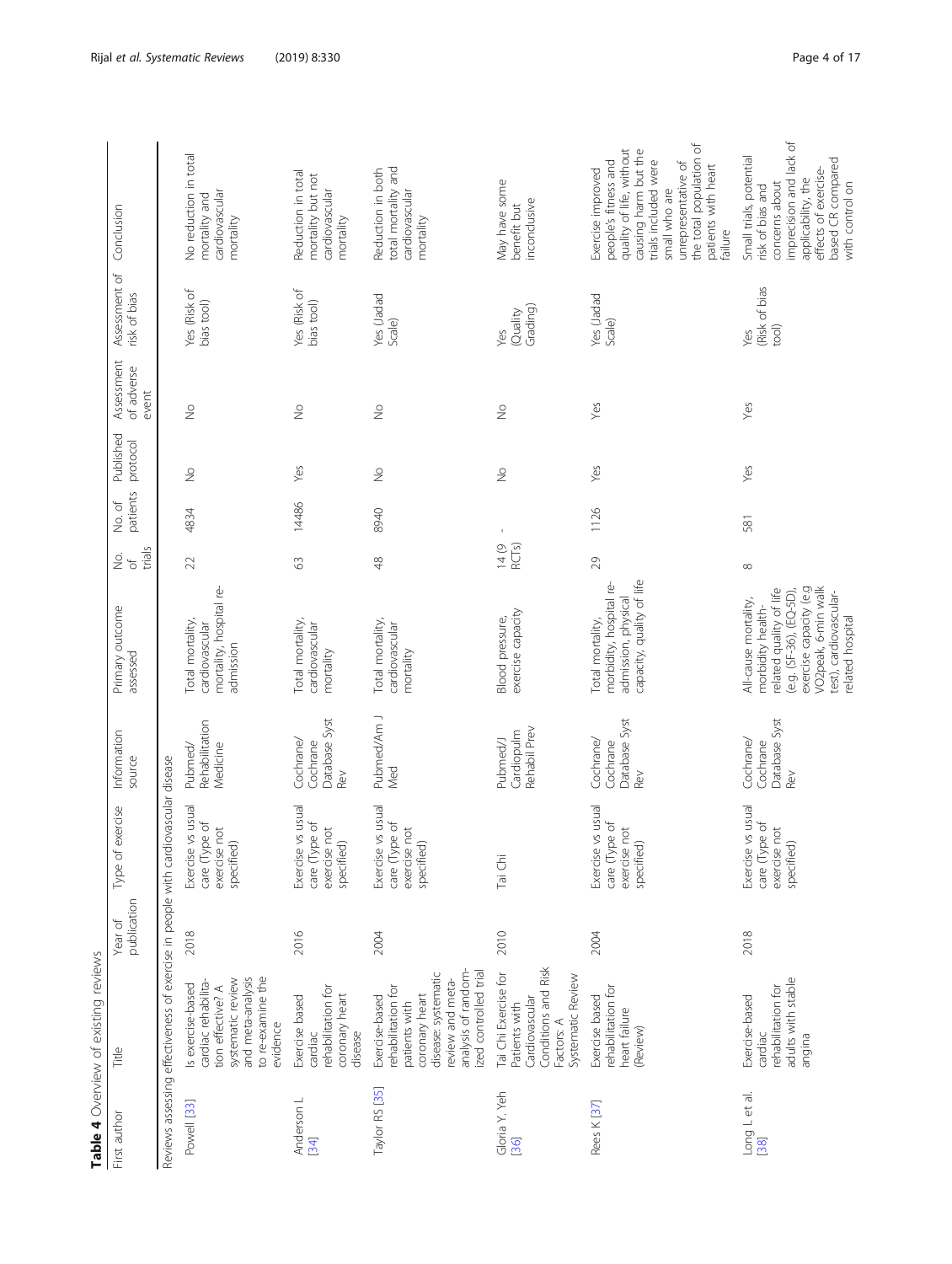| First author               | Table 4 Overview of existing reviews (Continued)<br>Fite                                                                                                                               | publication<br>Year of | Type of exercise                                                            | Information<br>source                              | Primary outcome<br>assessed                                                                                                                                                                                                     | $\frac{\dot{Q}}{Z}$ $\stackrel{\leftarrow}{O}$ | patients<br>No. of | Published<br>protocol | Assessment<br>of adverse | Assessment of<br>risk of bias | Conclusion                                                                                                                                                                                                                                                                |
|----------------------------|----------------------------------------------------------------------------------------------------------------------------------------------------------------------------------------|------------------------|-----------------------------------------------------------------------------|----------------------------------------------------|---------------------------------------------------------------------------------------------------------------------------------------------------------------------------------------------------------------------------------|------------------------------------------------|--------------------|-----------------------|--------------------------|-------------------------------|---------------------------------------------------------------------------------------------------------------------------------------------------------------------------------------------------------------------------------------------------------------------------|
|                            |                                                                                                                                                                                        |                        |                                                                             |                                                    | admissions                                                                                                                                                                                                                      | trials                                         |                    |                       | event                    |                               | quality of life in people<br>with stable angina was<br>cardiovascular hospital<br>events, return to work<br>mortality, morbidity,<br>admissions, adverse<br>and health-related<br>uncertain                                                                               |
| Saunders DL<br>et al. [39] | training for stroke<br>Physical fitness<br>patients                                                                                                                                    | 2016                   | Cardiorespiratory<br>training, mixed<br>resistance<br>training,<br>training | Database Syst<br>Cochrane/<br>Cochrane<br>Rev      | Case fatality, death or<br>dependence (Barthel<br>score), disability (e.g.<br>ndex score, Rankin<br>mpact scale etc.)<br>Measure, Stroke<br>ndependence<br>Functional                                                           | 45                                             | 2188               | Yes                   | Yes                      | (Risk of bias<br>tool)<br>Yes | tify long-term benefits<br>prescription and iden-<br>needed to determine<br>well-designed rando-<br>the optimal exercise<br>after stroke. Further<br>fitness training can<br>ability and walking<br>improve exercise<br>Cardiorespiratory<br>mised trials are             |
| Ismail et al.<br>[40]      | and Cardiovascular<br>Training Intensities<br>Systematic Review<br>Clinical Outcomes<br>and Meta-Analysis<br>Different Exercise<br>in Patients With<br>Heart Failure A<br>Responses to | 2013                   | Aerobic exercise<br>training                                                | JACC/Heart Fail                                    | intensity, duration per<br>program, participant<br>medical events and<br>Peak VO2 (baseline<br>and after exercise),<br>training frequency,<br>session, length of<br>mortality, adverse<br>completion rates,<br>hospitalisations | $\overline{\mathcal{A}}$                       | 5877               | $\frac{1}{2}$         | Yes                      | (PEDrO Scale)<br>Yes          | appear to increase the<br>fitness is greater with<br>Magnitude of gain in<br>adverse events and<br>increasing exercise<br>intensity. High and<br>withdrawal, death,<br>intensities did not<br>vigorous exercise<br>cardiorespiratory<br>hospitalisation<br>risk for study |
| Davies EJ et al.<br>[41]   | Exercise training for<br>and meta-analysis<br>systematic review<br>failure: Cochrane<br>systolic heart                                                                                 | 2010                   | usual care (Type<br>Exercise versus<br>of exercise not<br>specified)        | Journal of Heart<br>European<br>Pubmed/<br>Failure | questionnaire or Short<br>hospital admission/re-<br>measure (e.g. MLWHF<br>HRQoL assessed by a<br>Form $36$ (SF-36)) and<br>validated outcome<br>All-cause mortality,<br>cost-effectiveness<br>admission rates,                 | $\overline{0}$                                 | 3647               | $\frac{0}{2}$         | ž                        | Yes (Risk of<br>bias tool)    | exercise and control in<br>term all-cause mortal-<br>ity or overall hospital<br>difference between<br>months) or longer<br>short-term $(512$<br>No significant<br>admissions.                                                                                             |
|                            | Reviews assessing effectiveness of exercise in people with hypertension                                                                                                                |                        |                                                                             |                                                    |                                                                                                                                                                                                                                 |                                                |                    |                       |                          |                               |                                                                                                                                                                                                                                                                           |
| Whelton SP<br>et al. [42]  | Exercise on Blood<br>Effect of Aerobic<br>Pressure: A Meta-<br>Analysis of Ran-<br>domized,                                                                                            | 2002                   | Aerobic exercise                                                            | Pubmed/Annals<br>of Internal<br>Medicine           | <b>Blood</b> pressure                                                                                                                                                                                                           | 54                                             | 2419               | $\geqq$               | $\geq$                   | $\frac{1}{2}$                 | normotensive persons.<br>hypertensive and<br>Aerobic exercise<br>pressure in both<br>reduces blood                                                                                                                                                                        |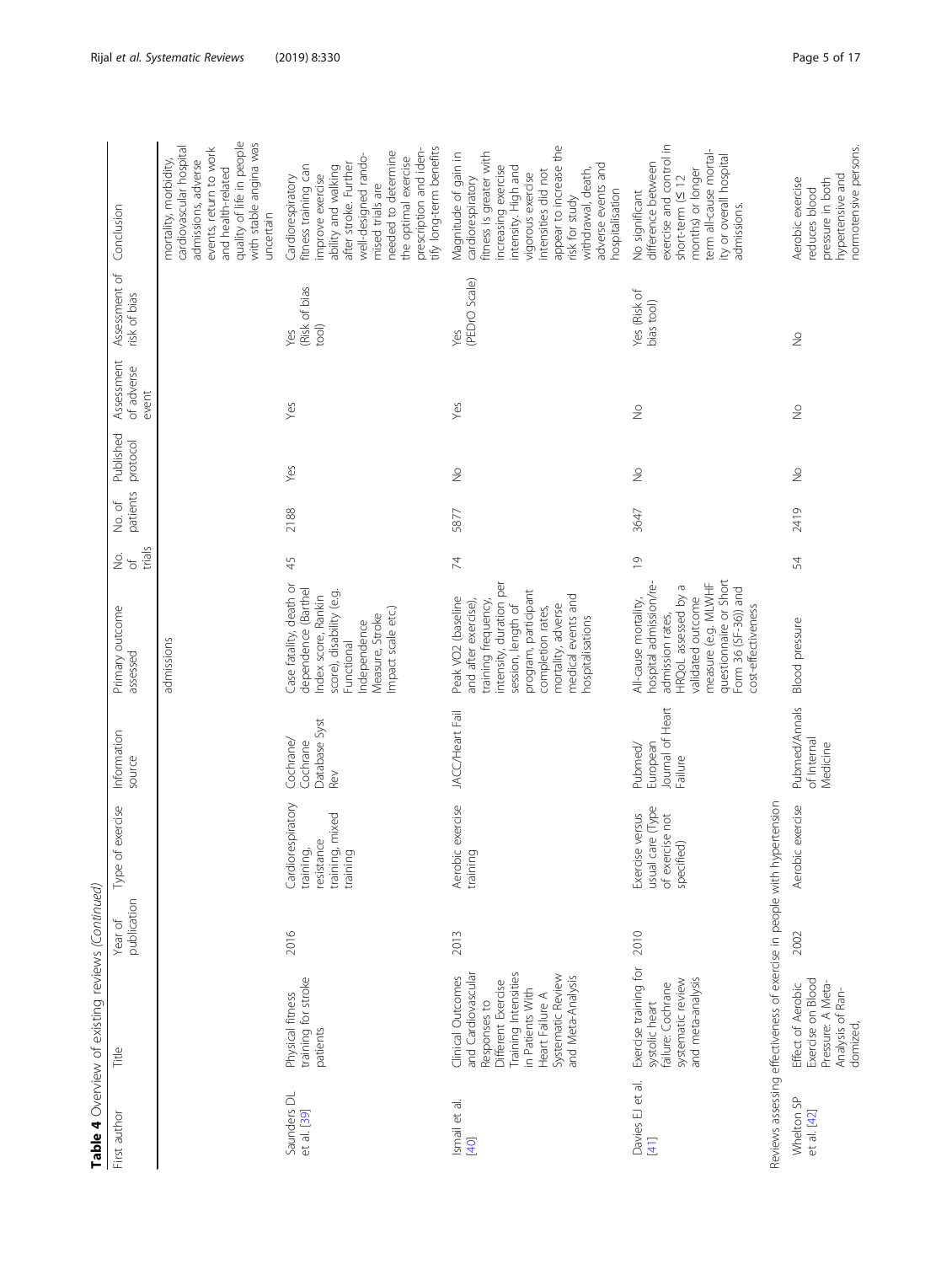|                             | Table 4 Overview of existing reviews (Continued)                                                                                                                                                             |                        |                                                                               |                                                    |                                                                                                                          |                                       |                    |                          |                                   |                               |                                                                                                                                                                                                                                 |
|-----------------------------|--------------------------------------------------------------------------------------------------------------------------------------------------------------------------------------------------------------|------------------------|-------------------------------------------------------------------------------|----------------------------------------------------|--------------------------------------------------------------------------------------------------------------------------|---------------------------------------|--------------------|--------------------------|-----------------------------------|-------------------------------|---------------------------------------------------------------------------------------------------------------------------------------------------------------------------------------------------------------------------------|
| First author                | Title                                                                                                                                                                                                        | publication<br>Year of | Type of exercise                                                              | Information<br>source                              | Primary outcome<br>assessed                                                                                              | trials<br>$\frac{6}{2}$ $\frac{1}{6}$ | patients<br>No. of | Published<br>protocol    | Assessment<br>of adverse<br>event | Assessment of<br>risk of bias | Conclusion                                                                                                                                                                                                                      |
|                             | Controlled Trials                                                                                                                                                                                            |                        |                                                                               |                                                    |                                                                                                                          |                                       |                    |                          |                                   |                               |                                                                                                                                                                                                                                 |
| MacDonald HV<br>et al. [43] | Dynamic Resistance<br>Training as Stand-<br>Therapy: A Meta-<br>Alone Antihyper-<br>tensive Lifestyle<br>Analysis                                                                                            | 2016                   | resistance<br>Dynamic<br>training                                             | Pubmed/J Am<br>Heart Assoc                         | <b>Blood</b> pressure                                                                                                    | $\mathcal{Z}$                         | 2344               | $\frac{0}{2}$            | $\geq$                            | $\geq$                        | tions that are compar-<br>than those reportedly<br>samples with hyper-<br>tension, dynamic RT<br>may elicit BP reduc-<br>For non-white adult<br>able with or greater<br>achieved with AE<br>training                            |
| Cornelissen<br>et al. [44]  | Exercise Training for<br>Systematic Review<br>and Meta-analysis<br>Blood Pressure: A                                                                                                                         | 2013                   | Endurance,<br>Resistance,<br>Combined<br>resistance,<br>Isometric<br>exercise | Pubmed/J Am<br>Heart Assoc.                        | <b>Blood</b> pressure                                                                                                    | 93                                    | 5223               | $\frac{0}{2}$            | $\geq$                            | $\frac{1}{2}$                 | training lower SBP and<br>Endurance, dynamic<br>isometric resistance<br>combined training<br>lowers only DBP.<br>resistance and<br>DBP, whereas                                                                                 |
| Cramer H et al.<br>$[45]$   | Analysis of Yoga for<br>Review and Meta-<br>Hypertension<br>A Systematic                                                                                                                                     | 2014                   | Yoga                                                                          | Pubmed/Am J<br>Hypertens                           | <b>Blood</b> pressure                                                                                                    | $\overline{\phantom{0}}$              | 452                | $\stackrel{\circ}{\geq}$ | $\geqq$                           | (Risk of bias<br>tool)<br>Yes | the emerging but low-<br>adjunct intervention in<br>yoga may be a useful<br>quality evidence that<br>the management of<br>required to confirm<br>Larger studies are<br>hypertension                                             |
| Chu P et al.<br>[46]        | The effectiveness of<br>of randomized con-<br>yoga in modifying<br>and meta-analysis<br>systematic review<br>risk factors for<br>cardiovascular<br>syndrome: A<br>trolled trials<br>disease and<br>metabolic | 2016                   | Yoga                                                                          | Pubmed/Eur J<br>Prev Cardiol                       | pressure, low-density<br>BMI, systolic blood<br>lipoprotein choles-<br>terol, high-density<br>lipoprotein<br>cholesterol | $\overline{37}$                       | $\mathbf{I}$       | $\frac{1}{2}$            | $\stackrel{\circ}{\geq}$          | (Risk of bias<br>tool)<br>Yes | Promising evidence of<br>geneity and moderate<br>sample sizes, hetero-<br>limited by small trial<br>health. Findings are<br>yoga on improving<br>cardio-metabolic<br>quality of RCTs.                                           |
| Hagins M et al.<br>[47]     | Systematic Review<br>and Meta-Analysis<br>Effectiveness of<br>Hypertension:<br>Yoga for                                                                                                                      | 2013                   | Yoga                                                                          | Pubmed/Evid<br>Complement<br>Alternat Med<br>Based | Systolic and diastolic<br>blood pressure                                                                                 | $\Box$                                | $\mathbf I$        | $\frac{1}{2}$            | $\geq$                            | (Risk of bias<br>tool)<br>Yes | further investigate the<br>trials are warranted to<br>effective intervention<br>recommended as an<br>potential benefits of<br>pressure. Additional<br>for reducing blood<br>rigorous controlled<br>Yoga can be<br>preliminarily |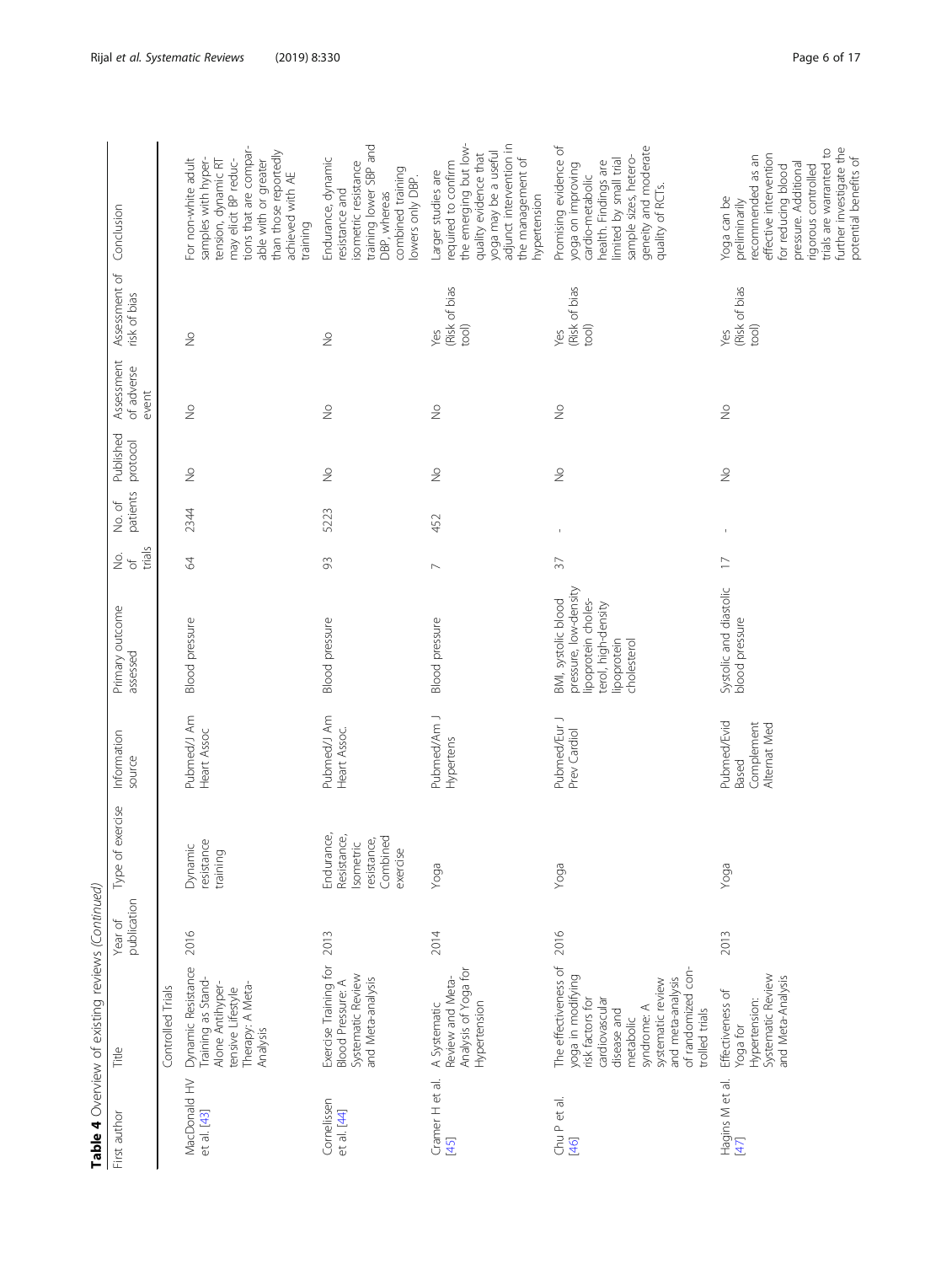|                            | Table 4 Overview of existing reviews (Continued)                                                                                                                                                  |                        |                                                                          |                                                                 |                                     |                                                               |                    |                          |                                   |                                 |                                                                                                                                                         |
|----------------------------|---------------------------------------------------------------------------------------------------------------------------------------------------------------------------------------------------|------------------------|--------------------------------------------------------------------------|-----------------------------------------------------------------|-------------------------------------|---------------------------------------------------------------|--------------------|--------------------------|-----------------------------------|---------------------------------|---------------------------------------------------------------------------------------------------------------------------------------------------------|
| First author               | Title                                                                                                                                                                                             | publication<br>Year of | exercise<br>Type of                                                      | Information<br>source                                           | Primary outcome<br>assessed         | $x = 5$<br>$\stackrel{\circ}{\geq}$ $\stackrel{\circ}{\circ}$ | patients<br>No. of | Published<br>protocol    | Assessment<br>of adverse<br>event | Assessment of<br>risk of bias   | Conclusion                                                                                                                                              |
|                            | Reviews assessing effectiveness of exercise in type 2 diabetes                                                                                                                                    |                        | mellitus                                                                 |                                                                 |                                     |                                                               |                    |                          |                                   |                                 | yoga.                                                                                                                                                   |
| Thomas D [48]              | Exercise for type 2<br>diabetes mellitus<br>(Review)                                                                                                                                              | 2009                   | exercise<br>Aerobic, fitness<br>or progressive<br>resistance<br>training | Database Syst<br>Cochrane/<br>Cochrane<br>Rev                   | HbA1c                               | $\overline{4}$                                                | 377                | Yes                      | Yes                               | Yes (Risk of<br>bias tool)      | Reduced HbA1c even<br>mortality. No adverse<br>event was reported.<br>included reported<br>without reducing<br>weight. No trials                        |
| Hayashino Y<br>[49]        | on lipid profiles and<br>diabetes mellitus: A<br>supervised exercise<br>control in people<br>randomized con-<br>meta-analysis of<br>blood pressure<br>trolled trials<br>with type 2<br>Effects of | 2012                   | resistance or<br>$\overline{C}$<br>Aerobic,<br>combin                    | Clinical Practice<br>Research and<br>Pubmed/<br><b>Diabetes</b> | Blood pressure and<br>lipid profile | $\overline{4}$                                                | $\mathbf{1}$       | $\stackrel{\circ}{\geq}$ | $\geq$                            | Yes (Verhagen<br>et. al's tool) | effective in improving<br>Supervised exercise is<br>blood pressure and<br>lipid profile.                                                                |
| Grace A et al.<br>[50]     | intensities in type 2<br>Clinical outcomes<br>and meta-analysis<br>systematic review<br>different aerobic<br>exercise training<br>and glycaemic<br>responses to<br>diabetes: a                    | 2017                   | exercise<br>Aerobic                                                      | Pubmed                                                          | % change in HbA1c                   | 27                                                            | 1372               | $\frac{1}{2}$            | $\frac{1}{2}$                     | Yes (TESTEX)                    | gives bigger benefit.<br>intensity of exercise<br>Improvement in<br>HbA1c. Higher                                                                       |
| Snowling NJ<br>et al. [51] | Training on Glucose<br>Effects of Different<br>Modes of Exercise<br>Complications in<br>Patients. A meta-<br>Control and Risk<br>Type 2 Diabetic<br>Factors for<br>analysis                       | 2006                   | Combined<br>Resistance<br>Aerobic                                        | Diabetes care<br>Pubmed/                                        | Glucose control<br><b>HbA1c</b>     | 27                                                            | $\mathbf{I}$       | $\frac{\circ}{\geq}$     | $\geq$                            | $\geq$                          | training produce small<br>All forms of exercise<br>benefits in the main<br>measure of glucose<br>control: HbA1c                                         |
| Liu Y et al. [52]          | Resistance Exercise<br>Type 2 Diabetes: A<br>Systematic Review<br>HbA1c and Insulin<br>and Meta-Analysis<br>in Patients with<br>Correlated with<br>Attenuation of<br>Intensity is                 | 2019                   | Resistance                                                               | Pubmed/Int J<br>Environ Res<br>Public Health                    | HbA1c Insulin                       | 24                                                            | 962                | $\frac{1}{2}$            | $\frac{1}{2}$                     | Yes (Risk of<br>bias tool)      | attenuation of HbA1c<br>moderate-intensity in<br>High-intensity RE has<br>effects than low-to-<br>and insulin in T2D<br>greater beneficial<br>patients. |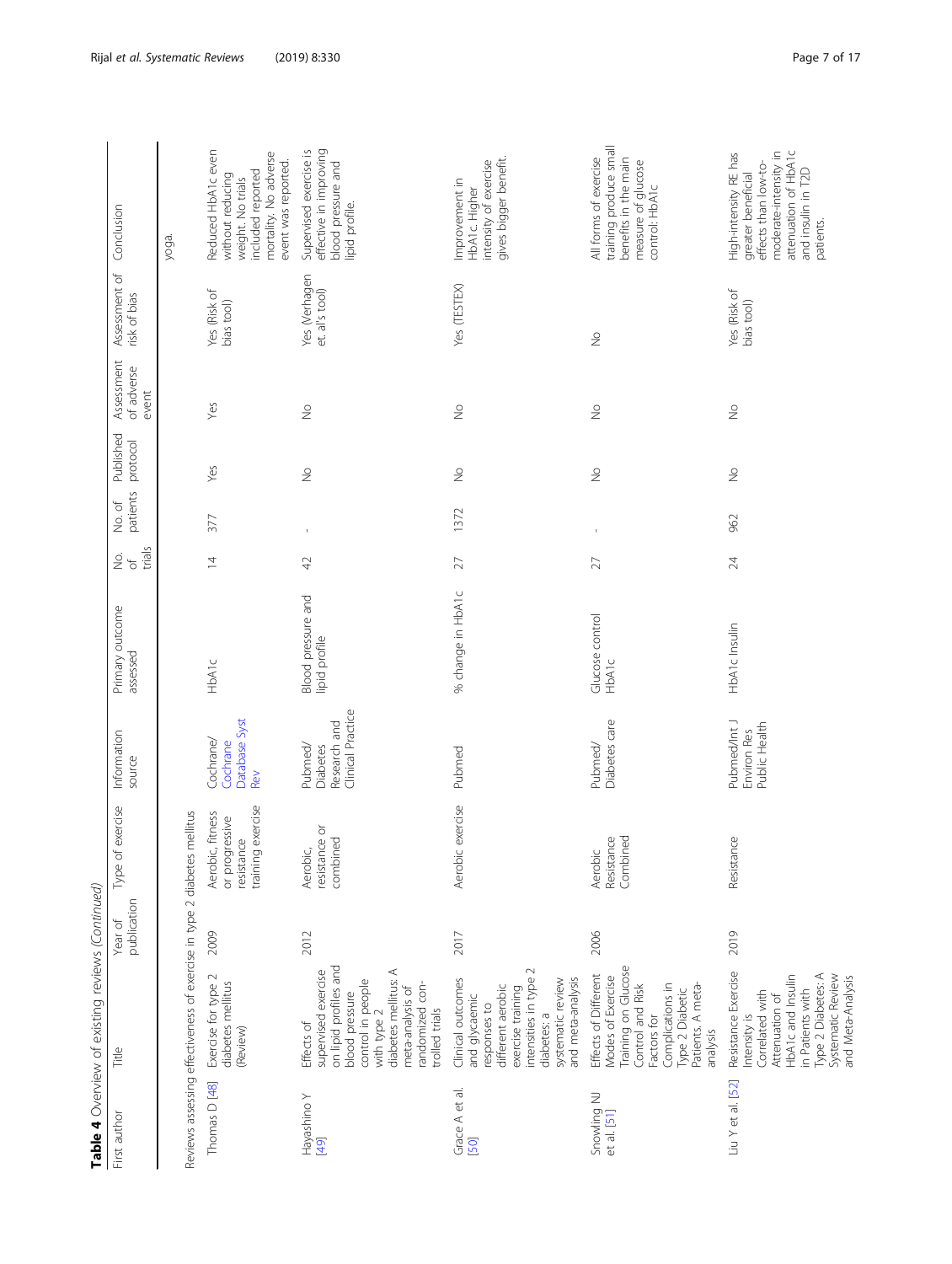| First author                   | Fite                                                                                                                                                                                        | publication<br>Year of | Type of exercise                    | Information<br>source                                      | Primary outcome<br>assessed                                                                              | trials<br>$\stackrel{\circ}{\geq}$<br>$\sigma$ | patients<br>No. of | Published<br>protocol | Assessment<br>of adverse<br>event                                                | Assessment of<br>risk of bias | Conclusion                                                                                                                                            |
|--------------------------------|---------------------------------------------------------------------------------------------------------------------------------------------------------------------------------------------|------------------------|-------------------------------------|------------------------------------------------------------|----------------------------------------------------------------------------------------------------------|------------------------------------------------|--------------------|-----------------------|----------------------------------------------------------------------------------|-------------------------------|-------------------------------------------------------------------------------------------------------------------------------------------------------|
| Schwingshackl<br>L et al. [25] | and network meta-<br>Impact of different<br>training modalities<br>control and blood<br>systematic review<br>lipids in patients<br>on glycaemic<br>with type 2<br>diabetes: a<br>analysis   | 2014                   | Resistance,<br>Combined<br>Aerobic, | Diabetologia<br>Pubmed/                                    | HbA1c                                                                                                    | $\overline{4}$                                 | 915                | $\frac{1}{2}$         | $\geq$                                                                           | Yes (Risk of<br>bias tool)    | interventions resulted<br>in significantly more<br>glycaemic control<br>improvements in<br>pronounced<br>Combined                                     |
| Innes KE et al.<br>[53]        | of Controlled Trials<br>Systematic Review<br>Yoga for Adults<br>with Type 2<br>Diabetes: A                                                                                                  | 2015                   | Yoga                                | Pubmed/Journal<br>of Diabetes<br>Research                  | Glycaemia and insulin<br>profile, body weight<br>and composition,<br>resistance, lipid<br>blood pressure | RCT <sub>S</sub><br>(12)<br>33                 |                    | $\frac{1}{2}$         | $\geq$                                                                           | (PEDrO Scale)<br>Yes          | limitation of existing<br>evidence to report<br>beneficial effect of<br>Methodological<br>yoga                                                        |
| Ciu J et al. [54]              | diabetes mellitus: A<br>adults with type 2<br>Effects of yoga in<br>meta-analysis                                                                                                           | 2017                   | Yoga                                | Pubmed/Journal<br>Investigation<br>of Diabetes             | Fasting blood glucose                                                                                    | $\supseteq$                                    | 864                | $\frac{1}{2}$         | $\geq$                                                                           | (Jadad Scale)<br>Yes          | limitation and possible<br>further studies needed.<br>heterogeneity cannot<br>beneficence of yoga,<br>Methodological<br>confirm the                   |
| Chao et al. [55]               | Diabetes Mellitus: A<br>The Effects of Tai<br>Chi on Type 2<br>Meta-Analysis                                                                                                                | 2018                   | Tai Chi                             | Pubmed/Journal<br>of Diabetes<br>Research                  | Fasting blood glucose                                                                                    | $\overline{4}$                                 | 798                | $\frac{1}{2}$         | $\frac{1}{2}$                                                                    | (Jadad Scale)<br>Yes          | management of blood<br>glucose and HbA1c in<br>Tai chi can effectively<br>type-2 DM patients<br>affect the                                            |
| Xia TW et al.<br>[56]          | patients with type 2<br>durations and styles<br>of controlled trials<br>glucose control in<br>and meta-analysis<br>systematic review<br>Different training<br>of tai chi for<br>diabetes: a | 2019                   | Tai Chi                             | Complementary<br>and Alternative<br>Pubmed/BMC<br>Medicine | HbA1c and fasting<br>blood glucose                                                                       | $\Box$                                         | $\mathbf{I}$       | $\frac{1}{2}$         | $\epsilon$<br>Rest did not<br>reported<br>adverse<br>2 trials<br>report<br>event | (Risk of bias<br>tool)<br>Yes | durations and styles<br>Tai Chi seems to be<br>effective in treating<br>Different training<br>result in variable<br>type 2 diabetes.<br>effectiveness |
| Lee MS et al.<br>[57]          | Systematic Review<br>Management of<br>Type 2 Diabetes<br>Tai Chi for<br>Mellitus: A                                                                                                         | 2011                   | Tai Chi                             | Pubmed/Chin J<br>Integr Meed                               | blood glucose, quality<br>HbA1c and fasting<br>of life                                                   | $\supseteq$                                    | $\mathbf{I}$       | $\frac{1}{2}$         | $\frac{1}{2}$                                                                    | $\frac{1}{2}$                 | effective. There are few<br>Exiting evidence does<br>which to make defini-<br>not suggest Tai chi is<br>high-quality trials on<br>tive judgements.    |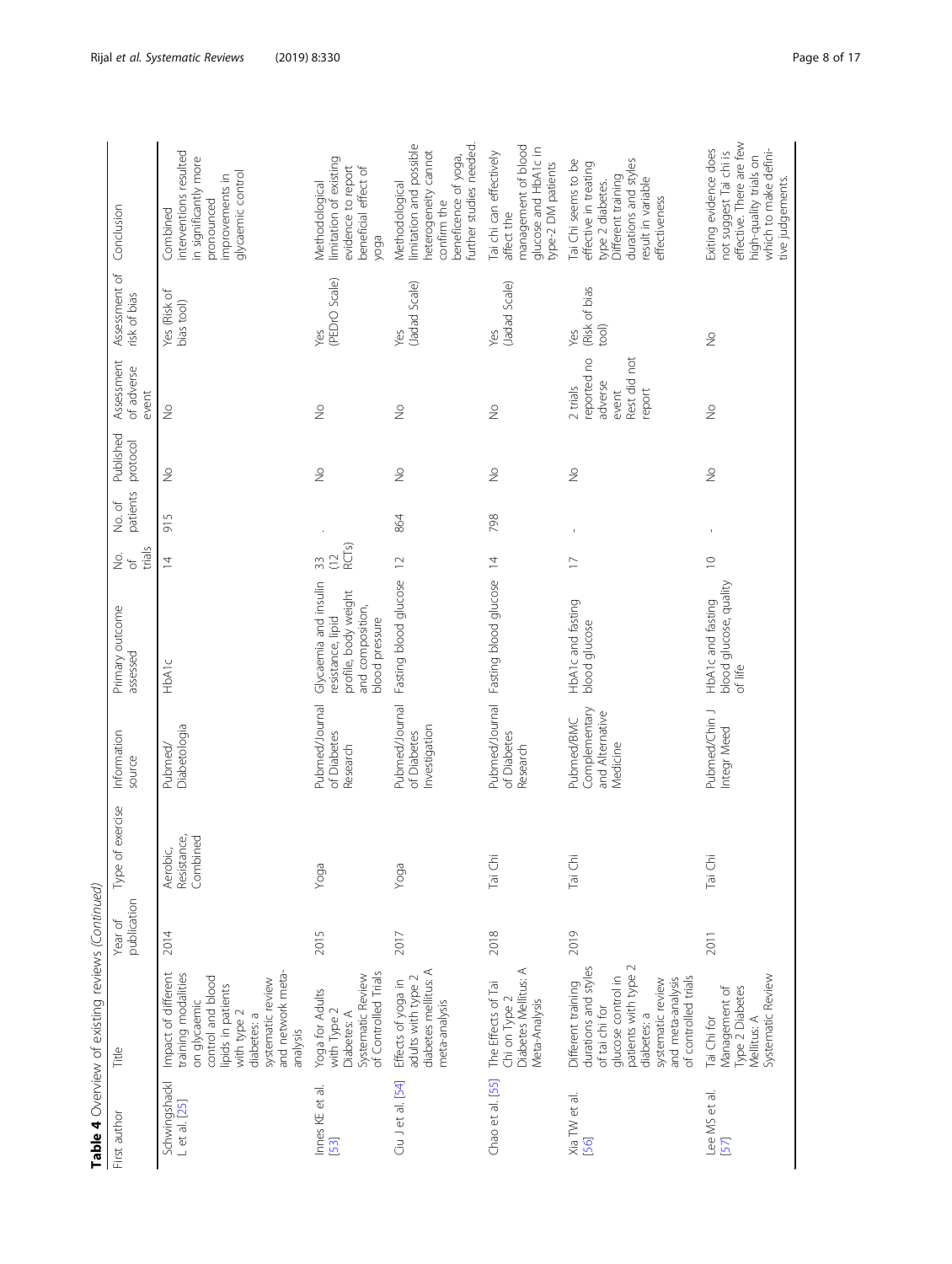[[42](#page-15-0)–[44\]](#page-15-0). A recent meta-analysis reported that exercise interventions appear to be as equally effective as most antihypertensive medications on reducing systolic blood pressure [[58\]](#page-16-0) in patients with hypertension. However, across the whole population, the reduction in systolic blood pressure was greater among those receiving antihypertensive medication as compared with individuals who adopted structured exercise regimens [[58\]](#page-16-0).

Likewise, previous meta-analysis of randomised clinical trials on effect of different kinds of exercises among people with type 2 diabetes mellitus has recurrently reported reductions of blood glucose levels (glycated haemoglobin HbA1c) [\[25](#page-15-0), [48](#page-15-0), [50](#page-16-0)–[52](#page-16-0)], while another meta-analysis showed supervised exercise among people with type 2 diabetes mellitus leads to reduction of systolic and diastolic blood pressure and lipid profiles irre-spective of type of exercise involved [[49\]](#page-15-0).

A systematic review on Tai Chi exercise as an intervention for patient with cardiovascular disease was inconclusive on effectiveness of the therapy due to lack of high-quality randomised clinical trials [\[36](#page-15-0)]. Similar insufficiency of evidence on impact of yoga [[45](#page-15-0)–[47](#page-15-0), [54](#page-16-0)] and Tai Chi [\[53,](#page-16-0) [57\]](#page-16-0) among people with hypertension and type 2 diabetes mellitus exists. Two recent meta-analyses showed that Tai Chi is effective in reducing fasting blood glucose and glycated haemogloin (HbA1c) [[55](#page-16-0), [56](#page-16-0)] among patients with type 2 diabetes mellitus. However, majority of the trials included in both the reviews were of poor methodological quality and showed publication bias.

We have not identified any systematic review considering both risks of systematic errors and random errors assessing the effects of adding exercise to usual care in patients with hypertension, type 2 diabetes mellitus and/or cardiovascular disease for prevention of mortality. Furthermore, the existing reviews are outdated. No prior systematic review has attempted to assess the effect of adding exercise in usual care especially for low- and middleincome countries for prevention of mortality. Thus, we also aim to conduct a subgroup analysis for assessing effect of adding exercise to usual care on prevention of mortality for low- and middle-income countries.

# Methods

#### **Objective**

To assess the beneficial and harmful effects of adding exercise to usual care for people with hypertension, type 2 diabetes mellitus and/or cardiovascular disease.

# Methods

This protocol for a systematic review has been developed based on the Preferred Reporting Items for Systematic Reviews and Meta-Analysis Protocols (PRISMA-P) guidelines for reporting systematic reviews evaluating interventions in healthcare [[59,](#page-16-0) [60\]](#page-16-0) (see Additional file [1\)](#page-14-0).

# Criteria for considering studies for this review Types of studies

Randomised clinical trials and cluster-randomised trials irrespective setting, trial duration, publication status, publication year and language. We will not include quasirandomised studies or observational studies.

# Types of participants

We will include adult participants (as defined by trialists) with hypertension (as defined by trialists), type 2 diabetes mellitus (as defined by trialists) and/or any cardiovascular disease (as defined by the trialists) or cardiovascular disease as defined by WHO. It includes cerebrovascular disease, congenital heart disease, rheumatic heart disease, deep vein thrombosis, pulmonary thrombosis, coronary artery disease such as myocardial infarction, and heart failure [[8](#page-15-0)].

# Types of interventions

Experimental intervention: exercise (or similar terms used by the trialists) see Table [2.](#page-2-0) Control intervention: no exercise (primary comparison) or usual care (or similar terms defined by the trialists). Co-interventions: any co-intervention, if the cointervention is intended to be delivered similarly to the intervention and control groups.

# **Outcomes**

#### Primary outcomes

- 1. All-cause mortality.
- 2. Proportion of participants with a serious adverse event defined as any untoward medical occurrence that resulted in death; was life threatening; was persistent; or led to significant disability, nephrotoxicity, superinfection, need for respiratory support, need for circulatory support or prolonged hospitalisation [\[61\]](#page-16-0). As we expect the trialists' reporting of serious adverse events to be heterogeneous and not strictly according to the International Council for Harmonisation guideline for Good Clinical Practice (ICH-GCP) recommendations, we will include the event as a serious adverse if the trialists either (1) use the term 'serious adverse event' but not refer to ICH-GCP or (2) report the proportion of participants with an event we consider fulfils the ICH-GCP definition (e.g. myocardial infarction or hospitalisation). If several of such events are reported, then we will choose the highest proportion reported in each trial.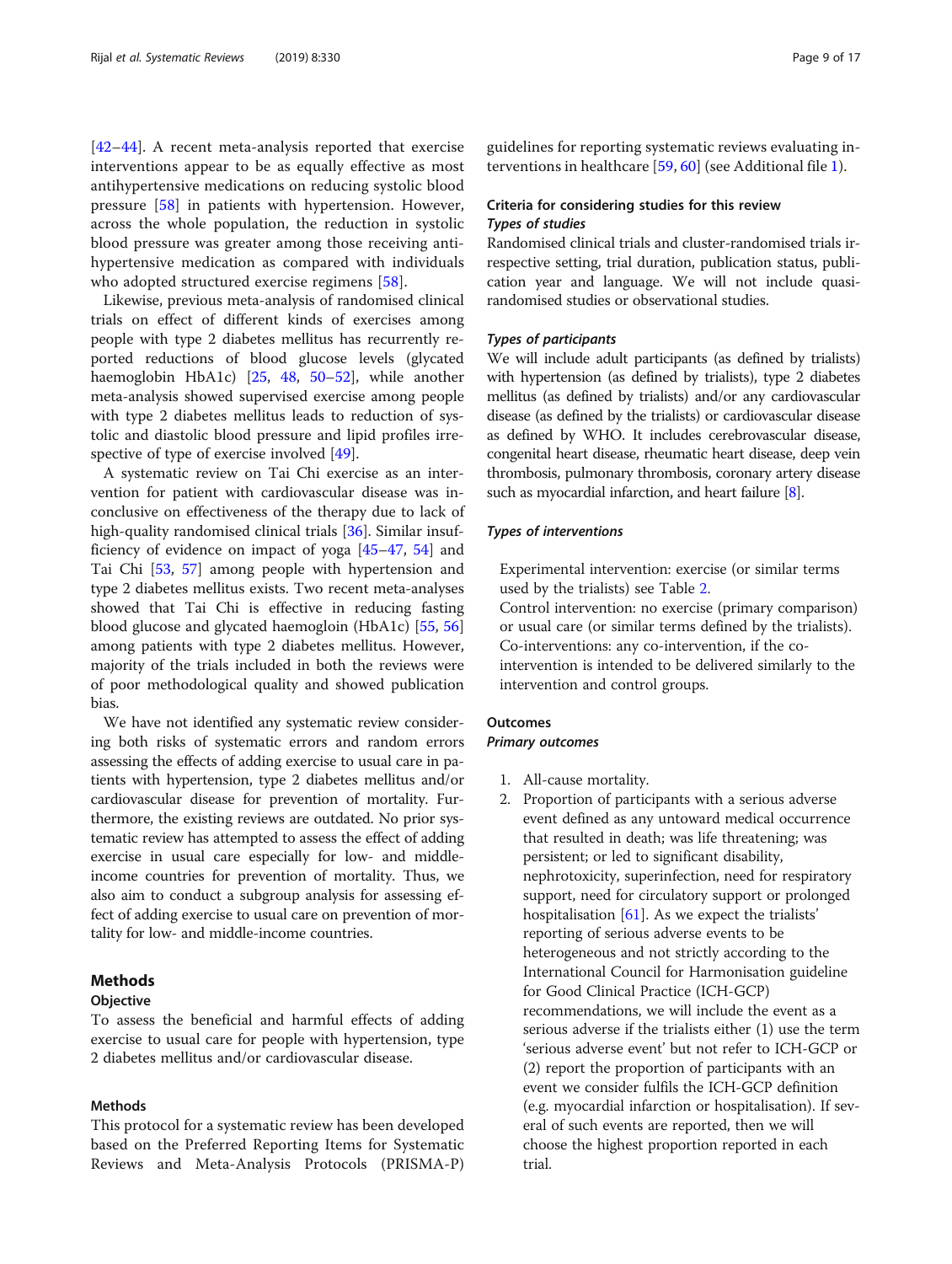3. Quality of life measured on any valid scale (e.g. Short Form-36).

# Secondary outcomes

- 1. Cardiovascular mortality (as defined by trialists).
- 2. Blood pressure (both systolic and diastolic).
- 3. Microvascular complications (retinopathy, nephropathy, neuropathy, diabetic foot).
- 4. Myocardial infarction (as defined by trialists).
- 5. Stroke (as defined by trialists).

#### Exploratory outcomes

- 1. Body weight (kg).
- 2. Exercise capacity assessed by validated outcome measure (e.g.  $VO<sub>2 max</sub>$  6-min walk test).

For all outcomes, we will use the trial results reported to the longest follow-up.

# Search methods for identification of studies Electronic searches

We will search the Cochrane Central Register of Controlled Trials (CENTRAL), Medical Literature Analysis and Retrieval System Online (MEDLINE), Excerpta Medica database (EMBASE), Latin American and Caribbean Health Sciences Literature (LILACS), Science Citation Index Expanded on Web of Science, Chinese Biomedical Literature Database (CBM), China National Knowledge Infrastructure (CNKI), Chinese Science Journal Database (VIP) and BIOSIS to identify relevant trials. The preliminary search strategy for MEDLINE (Ovid) is given in [Appendix.](#page-13-0) We will search all databases from their inception to the present.

# Searching other resources

The reference lists of relevant publications will be checked for any unidentified randomised trials.

Further, we will search for ongoing trials on the following:

- \_ [ClinicalTrials.gov](http://clinicaltrials.gov) [\(www.clinicaltrials.gov](http://www.clinicaltrials.gov))
- \_ Google Scholar [\(https://scholar.google.com/\)](https://scholar.google.com/)

\_ The Turning Research into Practice (TRIP) Database (<https://www.tripdatabase.com>)

\_ Medicines and Healthcare products Regulatory Agency ( [https://www.gov.uk/government/](https://www.gov.uk/government/organisations/medicines-and-healthcare-products-regulatory-agency) [organisations/medicines-and-healthcare-products](https://www.gov.uk/government/organisations/medicines-and-healthcare-products-regulatory-agency)[regulatory-agency](https://www.gov.uk/government/organisations/medicines-and-healthcare-products-regulatory-agency))

\_ The World Health Organization (WHO) International Clinical Trials Registry Platform (ICTRP) search portal [\(http://apps.who.int/trialsearch\)](http://apps.who.int/trialsearch)

Additionally, we will by hand search conference abstracts from cardiology and diabetes conferences for relevant trials. We will consider unpublished and grey literature trials relevant to the review, if we identify such trials.

# Data collection and analysis

We will perform the review following the recommendations of The Cochrane Collaboration [\[62](#page-16-0)]. The analyses will be performed using STATA 16 and Trial Sequential Analysis [[63\]](#page-16-0).

# Selection of studies

Two review authors (AR and EEN) will independently screen titles and abstracts. We will retrieve all relevant fulltext study reports and publications. Two review authors (AR and EEN) will independently screen the full text and identify and record reasons for exclusion of the ineligible studies. We will resolve any disagreement through discussion or, if required, we will consult a third author (JCJ). Trial selection will be displayed in an adapted flow diagram as per the Preferred Reporting Items for Systematic Reviews and Meta-Analyses (PRISMA) statement [[59](#page-16-0)].

#### Data extraction and management

Two authors (AR and EEN) will extract data independently from included trials. Disagreements will be resolved by discussion with a third author (JCJ). We will assess duplicate publications and companion papers of a trial together to evaluate all available data simultaneously (maximise data extraction, correct bias assessment). We will contact the trial authors by email to specify any additional data, which may not have been reported sufficiently or at all in the publication.

# Trial characteristics

Bias risk components (as defined below), trial design (parallel, cluster, factorial or crossover), number of intervention arms, length of follow-up, estimation of sample size and inclusion and exclusion criteria.

# Participant characteristics and diagnosis

Number of participants with cardiovascular disease (as defined by trialists); number of participants with type 2 diabetes mellitus (as defined by trialists); number of randomised participants; number of analysed participants; number of participants lost to follow-up/withdrawals/ crossover; age range (mean or median) and sex ratio. We will additionally report the proportion of participants in the compared groups who receive exercise (or similar term used by trialists).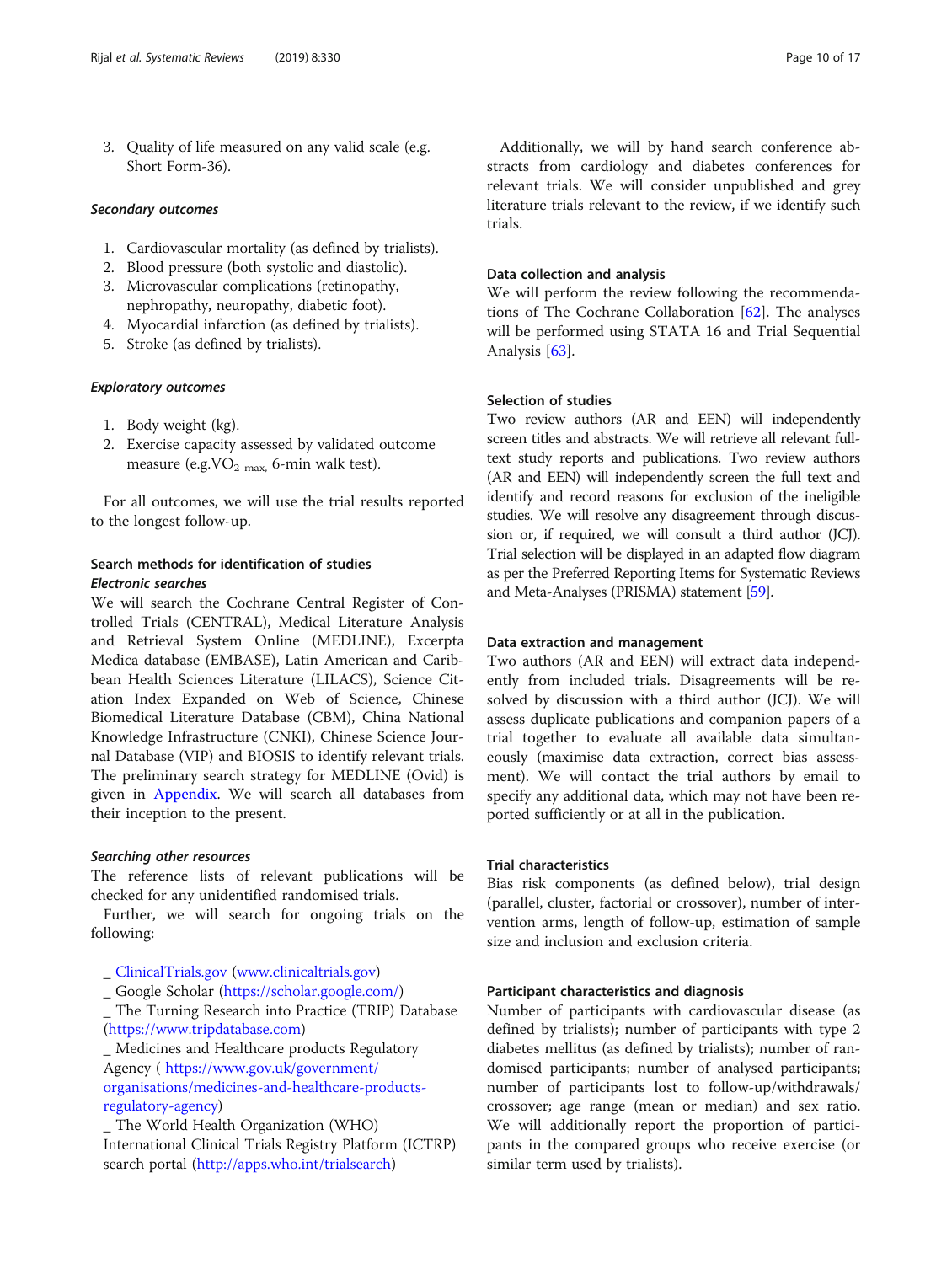# Exercise characteristics

Exercise characteristics are as follows: type of exercise, duration of exercise, frequency of exercise and follow-up period.

# Co-intervention characteristics

Co-intervention characteristics are as follows: type of cointervention, duration of co-intervention and frequency of co-intervention.

# Individual patient data

We will ask those responsible for the included trials to supply individual patient data. Notes: Funding of the trial and notable conflicts of interest of trial authors will be extracted, if available. We will note in the 'Characteristics of included studies' table if outcome data were not reported in a usable way. Two review authors (AR and EEN) will independently transfer data into the Review Manager file. Disagreements will be resolved through discussion, or if required, we will consult with a third author (JCJ).

# Assessment of risk of bias in included studies

We will use the instructions given in the Cochrane Handbook for Systematic Reviews of Interventions in our evaluation of the methodology and hence the risk of bias of the included trials.

We will classify the trials according to the following criteria.

# Random sequence generation

- Low risk: If sequence generation was achieved using computer random number generator or a random number table. Drawing lots, tossing a coin, shuffling cards and throwing dice were also considered adequate if performed by an independent adjudicator.
- Unclear risk: If the method of randomisation was not specified, but the trial was still presented as being randomised.
- High risk: If the allocation sequence is not randomised or only quasi-randomised. These trials will be excluded.

# Allocation concealment

 Low risk: If the allocation of patients was performed by a central independent unit, on-site locked computer, identical-looking numbered sealed envelopes, drug bottles or containers prepared by an independent pharmacist or investigator.

- Uncertain risk: If the trial was classified as randomised but the allocation concealment process was not described.
- High risk: If the allocation sequence was familiar to the investigators who assigned participants.

# Blinding of participants and treatment providers

- Low risk: If the participants and the treatment providers were blinded to intervention allocation and this was described.
- Uncertain risk: If the procedure of blinding was insufficiently described.
- High risk: If blinding of participants and the treatment providers was not performed.

# Blinding of outcome assessment

- Low risk of bias: If it was mentioned that outcome assessors were blinded and this was described.
- Uncertain risk of bias: If it was not mentioned if the outcome assessors in the trial were blinded or the extent of blinding was insufficiently described.
- High risk of bias: If no blinding or incomplete blinding of outcome assessors was performed.

# Incomplete outcome data

- Low risk of bias: If missing data were unlikely to make treatment effects depart from plausible values. This could be either (1) there were no drop-outs or withdrawals for all outcomes or (2) the numbers and reasons for the withdrawals and drop-outs for all outcomes were clearly stated and could be similar to both groups. Generally, the trial is judged as at a low risk of bias due to incomplete outcome data if dropouts are less than 5%. However, the 5% cut-off is not definitive.
- Uncertain risk of bias: If there was insufficient information to assess whether missing data were likely to induce bias on the results.
- High risk of bias: If the results were likely to be biased due to missing data either because the pattern of drop-outs could be different in the two intervention groups or the trial used improper methods in dealing with the missing data (e.g. last observation carried forward).

# Selective outcome reporting

 Low risk of bias: If a protocol was published before or at the time the trial began and the outcomes specified in the protocol were reported. If there was no protocol or the protocol was published after the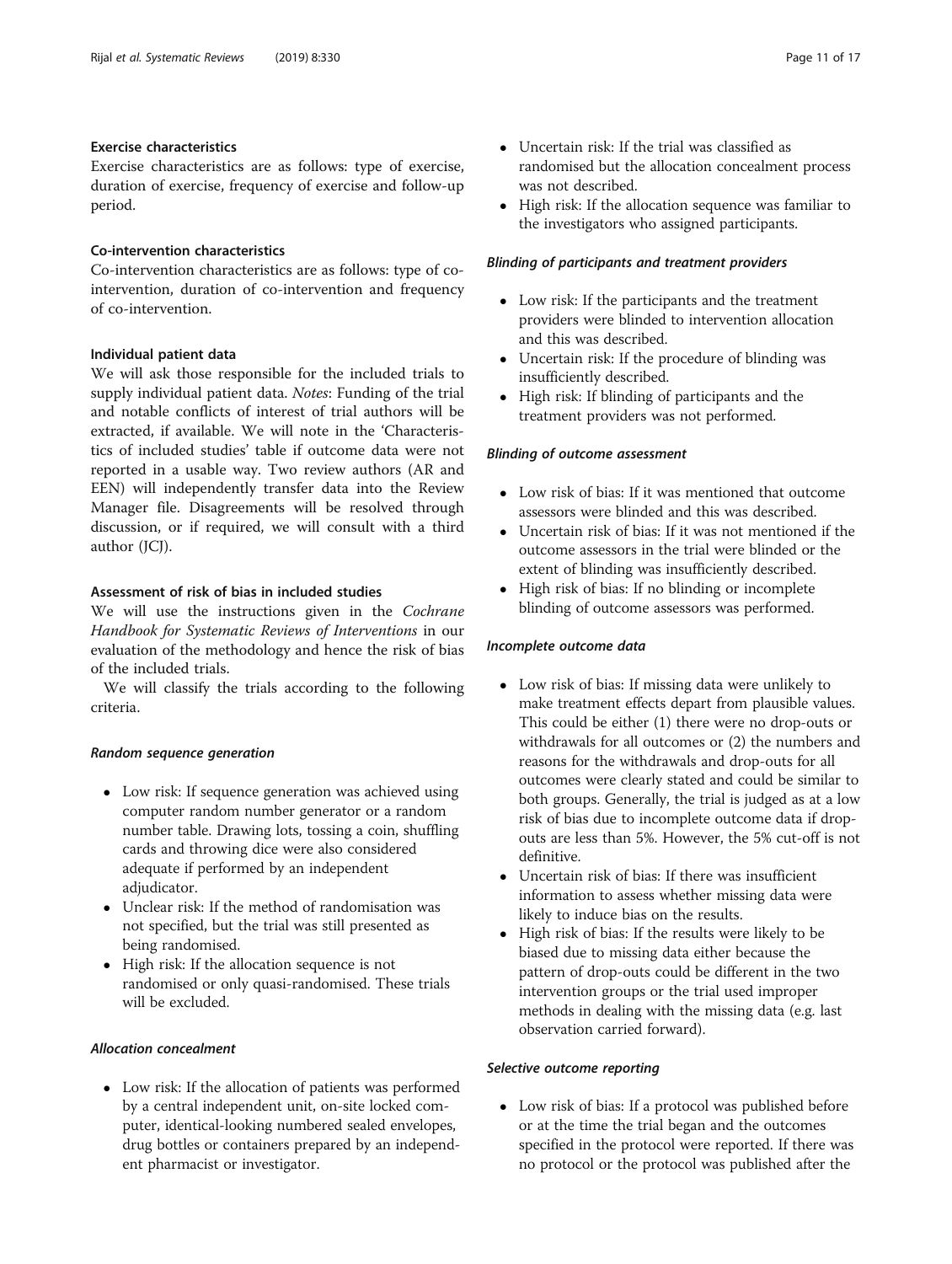trial has begun, reporting of all-cause mortality and serious adverse events will grant the trial a grade of low risk of bias.

- Uncertain risk of bias: If no protocol was published and the outcome all-cause mortality and serious adverse events were not reported on.
- High risk of bias: If the outcomes in the protocol were not reported on.

# For profit bias

- Low risk of bias: If the trial appeared to be free of other components of for-profit bias.
- Unclear risk of bias: If it was unclear whether the trial was free of for-profit bias.
- High risk of bias: If there was a high risk of forprofit bias.

# Other risks of bias

- Low risk of bias: If the trial appears to be free of other components (for example, academic bias or for-profit bias) that could put it at risk of bias.
- Unclear risk of bias: If the trial may or may not be free of other components that could put it at risk of bias.
- High risk of bias: If there are other factors in the trial that could put it at risk of bias (for example, authors conducted trials on the same topic, forprofit bias, etc.).

# Overall risk of bias

- Low risk of bias: The trial will be classified as overall 'low risk of bias' only if all of the bias domains described in the above paragraphs are classified as 'low risk of bias'.
- High risk of bias: The trial will be classified as 'high risk of bias' if any of the bias risk domains described in the above are classified as 'unclear' or 'high risk of bias'.

These components enable classification of randomised trials with low risk of bias and high risk of bias. The latter trials tend to overestimate positive intervention effects and underestimate negative effects [[64](#page-16-0)–[70](#page-16-0)]. We will classify a trial as being at overall 'low risk of bias', only if all bias domains are classified as 'low risk of bias'. We will classify a trial as being at overall 'high risk of bias', if any of the bias domains are classified as 'unclear' or 'high risk of bias'.

We will assess the domains 'blinding of outcome assessment', 'incomplete outcome data' and 'selective outcome reporting' for each outcome result. Thus, we can

assess the bias risk for each outcome assessed in addition to each trial. Our primary conclusions will be based on the results of our primary outcomes at overall low risk of bias.

## Differences between the protocol and the review

We will conduct the review according to this published protocol and report any deviations from it in the 'Differences between the protocol and the review' section of the systematic review.

# Measures of treatment effect Dichotomous outcomes

We will calculate risk ratios (RRs) with 95% confidence interval (CI) for dichotomous outcomes, as well as the Trial Sequential Analysis-adjusted CIs (see below).

# Continuous outcomes

We will calculate the mean differences (MDs) with 95% CI for continuous outcomes as well as the Trial Sequential Analysis-adjusted CIs (see below). We will consider assessing health-related quality of life across different scales with standardised mean difference [[62](#page-16-0)].

# Dealing with missing data

We will, as first option, contact all trial authors to obtain any relevant missing data (i.e. for data extraction and for assessment of risk of bias, as specified above).

# Dichotomous outcomes

We will not impute missing values for any outcomes in our primary analysis. In two of our sensitivity analyses (see paragraph below), we will impute data.

## Continuous outcomes

We will primarily analyse scores assessed at single time points. If only changes from baseline scores are reported, we will analyse the results together with follow-up scores. If standard deviations (SDs) are not reported, we will calculate the SDs using trial data, if possible. We will not use intention-to-treat data if the original report did not contain such data. We will not impute missing values for any outcomes in our primary analysis. In our sensitivity analysis (see paragraph below) for continuous outcomes, we will impute data.

# Assessment of heterogeneity

We will primarily investigate forest plots to visually assess heterogeneity. We will secondly assess the presence of statistical heterogeneity by chi-square test (threshold  $P < 0.10$ ) and measure the quantities of heterogeneity by the  $I^2$  statistics [\[71](#page-16-0), [72\]](#page-16-0).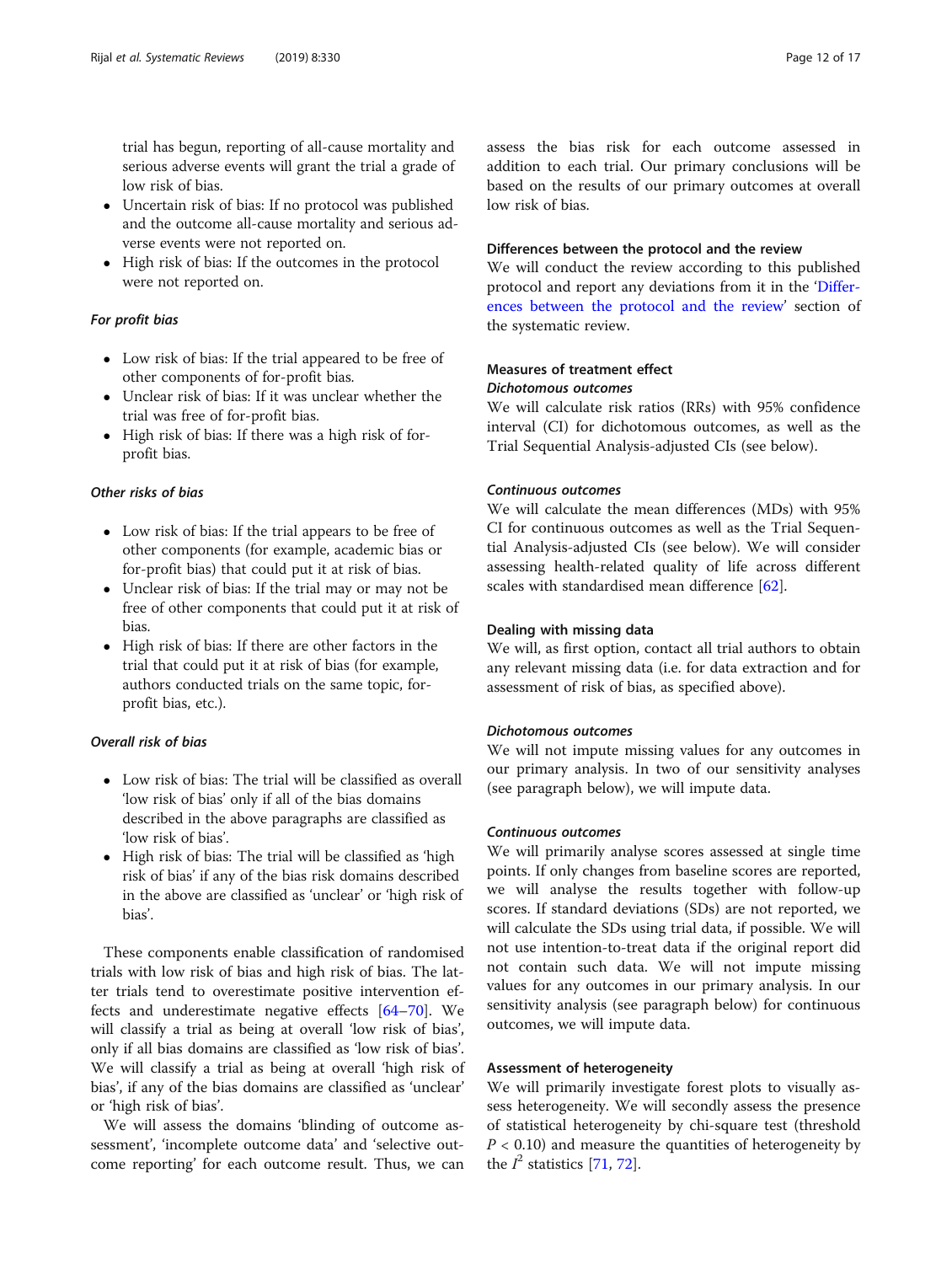We will investigate possible heterogeneity through subgroup analyses. Ultimately, we may decide that a meta-analysis should be avoided [[62\]](#page-16-0).

# Assessment of reporting biases

We will use a funnel plot to assess reporting bias if ten or more trials are included. We will visually inspect funnel plots to assess the risk of bias. We are aware of the limitations of a funnel plot (i.e. a funnel plot assesses bias due to small sample size). From this information, we assess possible reporting bias. For dichotomous outcomes, we will test asymmetry with the Harbord test [[73\]](#page-16-0) if τ2 is less than 0.1 and with the Rücker test if τ2 is greater than 0.1. For continuous outcomes, we will use the regression asymmetry test [\[74](#page-16-0)] and the adjusted rank correlation test [[75\]](#page-16-0).

### Unit of analysis issues

We will only include randomised clinical trials and cluster-randomised trials. For trials using crossover design, only data from the first period will be included [[62,](#page-16-0) [76](#page-16-0)]. We will include cluster-randomised trials after adjusting the original sample size of the trial to the effective sample size using the intracluster correlation coefficient from the 'design effect' [[62\]](#page-16-0). Therefore, there will not be any unit of analysis issues.

# Data synthesis

#### Meta-analysis

We will undertake this meta-analysis according to the recommendations stated in the Cochrane Handbook for Systematic Reviews of Interventions [[62\]](#page-16-0), Keus et al. [[77\]](#page-16-0) and the eight-step assessment suggested by Jakobsen et al. [[78\]](#page-16-0). We will use the statistical software Review Manager 5.3 provided by Cochrane to analyse data [\[79](#page-16-0)].

We will assess our intervention effects with both random effects meta-analyses [[80\]](#page-16-0) and fixed effects metaanalyses [\[81](#page-16-0)]. We will use the more conservative point estimate of the two [[78\]](#page-16-0). The more conservative point estimate is the estimate closest to zero effect. If the two estimates are similar, we will use the estimate with the highest P value.

We use three primary outcomes, and therefore, we will consider a P value of 0.025 as the threshold for statistical significance [\[78\]](#page-16-0). For secondary and exploratory outcomes, we will consider a  $P$  value of 0.05 as the threshold for statistical significance as we only consider these results as hypothesis generating. We will investigate possible heterogeneity through subgroup analyses. Ultimately, we may decide that a meta-analysis should be avoided because of unexpected high heterogeneity [\[62](#page-16-0)]. We will use the eight-step procedure to assess if the thresholds for significance are crossed [\[78](#page-16-0)]. Our primary conclusion will be based on the results from the primary outcomes at low risk of bias [[78\]](#page-16-0). Where multiple trial groups are reported in a single trial, we will include only the relevant groups. If two comparisons are combined in the same meta-analysis, we will have the control group to avoid double-counting  $[62]$ . Trials with a factorial design will be included.

#### Trial Sequential Analysis

Traditional meta-analysis runs the risk of random errors due to sparse data and repetitive testing of accumulating data when updating reviews. We wish to control the risks of type I errors and type 2 errors. We will, therefore, perform Trial Sequential Analysis on the outcomes, in order to calculate the required information size (that is the number of participants needed in a meta-analysis to detect or reject a certain intervention effect) and the cumulative Z-curve's breach of relevant trial sequential monitoring boundaries [[63](#page-16-0), [82](#page-16-0)–[90](#page-16-0)]. A more detailed description of Trial Sequential Analysis can be found in the Trial Sequential Analysis manual and at [http://www.](http://www.ctu.dk/tsa/) [ctu.dk/tsa/](http://www.ctu.dk/tsa/) [\[88](#page-16-0)]. For dichotomous outcomes, we will estimate the required information size based on the observed proportion of patients with an outcome in the control group (the cumulative proportion of patients with an event in the control groups relative to all patients in the control groups), a relative risk reduction of 25%, an alpha of 2.5% for primary outcomes, an alpha of 5% for secondary and exploratory outcomes, a beta of 10%, and diversity as suggested by the trials in the metaanalysis. For continuous outcomes, we will in the Trial Sequential Analysis use the observed SD, a mean difference of the observed SD/2, an alpha of 2.5% for primary outcomes, an alpha of 5% for secondary and exploratory outcomes, and a beta of 10%.

# Subgroup analysis and investigation of heterogeneity Subgroup analysis

We will perform the following subgroup analysis when analysing the primary outcomes (all-cause mortality, serious adverse event and quality of life):

- 1. Trials at high risk of bias compared with trials at low risk of bias
- 2. Different types of exercise (Table [2\)](#page-2-0)
- 3. High-income countries compared with low- and middle-income countries
- 4. Men compared with women
- 5. Different disease group: hypertension, type 2 diabetes mellitus and/or cardiovascular disease

We will use the formal test for subgroup interactions in Review Manager [[91](#page-16-0)].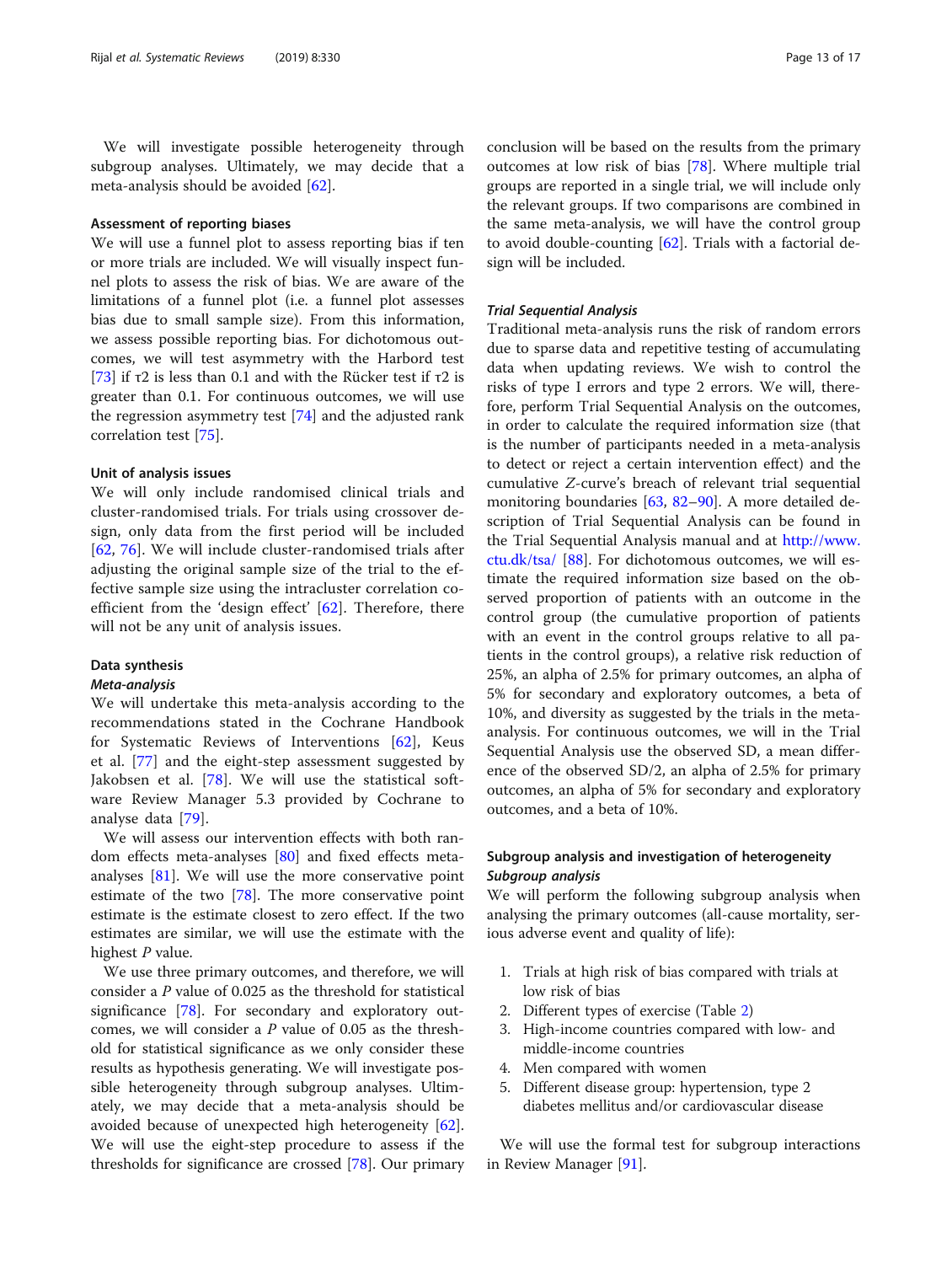# <span id="page-13-0"></span>Sensitivity analysis

To assess the potential impact of the missing data for dichotomous outcomes, we will perform the two following sensitivity analyses on both the primary and secondary outcomes:

'Best-worst-case' scenario: we will assume that all participants lost to follow-up in the exercise group have survived, had no serious adverse events and had a higher quality of life (see paragraph below). We will assume the opposite for all participants lost to follow-up in the control group.

'Worst-base-case' scenario: we will assume that all participants lost to follow-up in the exercise have not survived, had serious adverse events and had a lower quality of life (see paragraph below). We will assume the opposite for all participants lost to follow-up in the control group. We will present results of both scenarios in our review. When analysing quality of a 'beneficial outcome' will be the group mean plus two standard deviations (SDs) of the group mean and a 'harmful outcome' will be the group mean minus two SDs of the group mean [[78\]](#page-16-0). We will present results of this scenario in our review. Other post hoc sensitivity analyses might be warranted if unexpected clinical or statistical heterogeneity is identified during the analysis of the review results [\[78](#page-16-0)].

# 'Summary of Findings' table

We will create a 'Summary of Findings' table using each of the pre-specified outcomes (all-cause mortality, serious adverse event, quality of life, cardiovascular death, blood pressure, microvascular complications and myocardial infarction, stroke). We will use the five GRADE considerations (bias risk of the trials, consistency of effect, imprecision, indirectness and publication bias) to assess the quality of a body of evidence as it relates to the studies which contribute data to the meta-analyses for the prespecified outcomes [\[78,](#page-16-0) [92](#page-16-0)–[94\]](#page-16-0). We will assess 'imprecision' using Trial Sequential Analysis; otherwise, we will use methods and recommendations described in Chapter 8 (Section 8.5) and Chapter 12 of the Cochrane Handbook for Systematic Reviews of Interventions [[62](#page-16-0)].

# **Discussion**

Our planned methodology has several strengths. We have based the protocol on the Preferred Reporting Items for Systematic Reviews and Meta-Analysis Protocols (PRISMA-P) checklist [[59](#page-16-0), [60](#page-16-0)]. We have predefined our methodology based on the Cochrane Handbook for Systematic Reviews of Interventions [[62\]](#page-16-0), Keus et al. [[77\]](#page-16-0), the eight-step assessment as suggested by Jakobsen et al. [[78\]](#page-16-0), Trial Sequential Analysis [\[63](#page-16-0)] and the GRADE assessment [[94,](#page-16-0) [95\]](#page-16-0). Through our predefined methodology, we consider both risks of random errors and systematic errors.

Our planned methodology also has limitations. We will pool data from all trials regarding adding different types of exercise to usual care for individuals with hypertension, type 2 diabetes mellitus and/or cardiovascular disease, which potentially will lead to clinical and statistical heterogeneity. To take this potential heterogeneity into account, we have pre-defined several subgroup and sensitivity analysis to assess whether or not the intervention effects differ between conditions and trials, and we will ultimately decide if meta-analysis should be avoided. Another limitation is that we do not search for non-randomised studies, and hence we may overlook harms [[96](#page-16-0)]. If the present review finds solid evidence for benefits, then a more thorough investigation of potential harms seems warranted.

With this systematic review, we seek to provide the clinicians and decision-makers with a reliable evidence adjusted for bias, sparse data, and multiple testing regarding the beneficial and harmful effects of adding exercise to usual care for people with hypertension, type 2 diabetes mellitus and/or cardiovascular disease.

# Appendix

# Preliminary search strategy Ovid \_Medline (1946 to July 2019)

# Cardiovascular diseases

- 1. exp Cardiovascular Diseases/
- 2. ((heart or cardiac or cardial or cardiopath\* or cardiomyopath\* or coronor\* or myocord\*) adj3 (ischem\* or ischaem\* or anoxia or hypoxia)).ab,ti
- 3. (coronary adj3 (insufficien\* or occlus\* or disease\* or acute or atherosclero\* or orteriosclero\* or sclero\* or cordiosclero\* or constrict\* or vasoconstrict\* or obstruct\* or stenosis\* or thrombo\*)).ab,ti
- 4. ((heart or myocard\* or cardiac or cardial) adj3 infarct\*).ab,ti
- 5. ((cerebrovascul\* or brain or 'cerebral vascular' or cerebrovascular) adj3 (accident\* or lesion or attack or ischem\* or ischaem\* or insult\* or insuffucien\* or arrest\* or apoplex\*)).ab,ti
- 6. (cva or stroke or angina\*) .ab,ti
- 7. exp Hypertension/
- 8. (pressure adj3 (blood or systolic or diastolic or arterial or venous or pulse)).ab,ti
- 9. (hypertensive or antihypertensive or antihypertensive).ab,ti
- 10. 1 or 2 or 3 or 4 or 5 or 6 or 7 or 8 or 9

# Type 2 diabetes mellitus

11. exp Diabetes Mellitus, Type 2/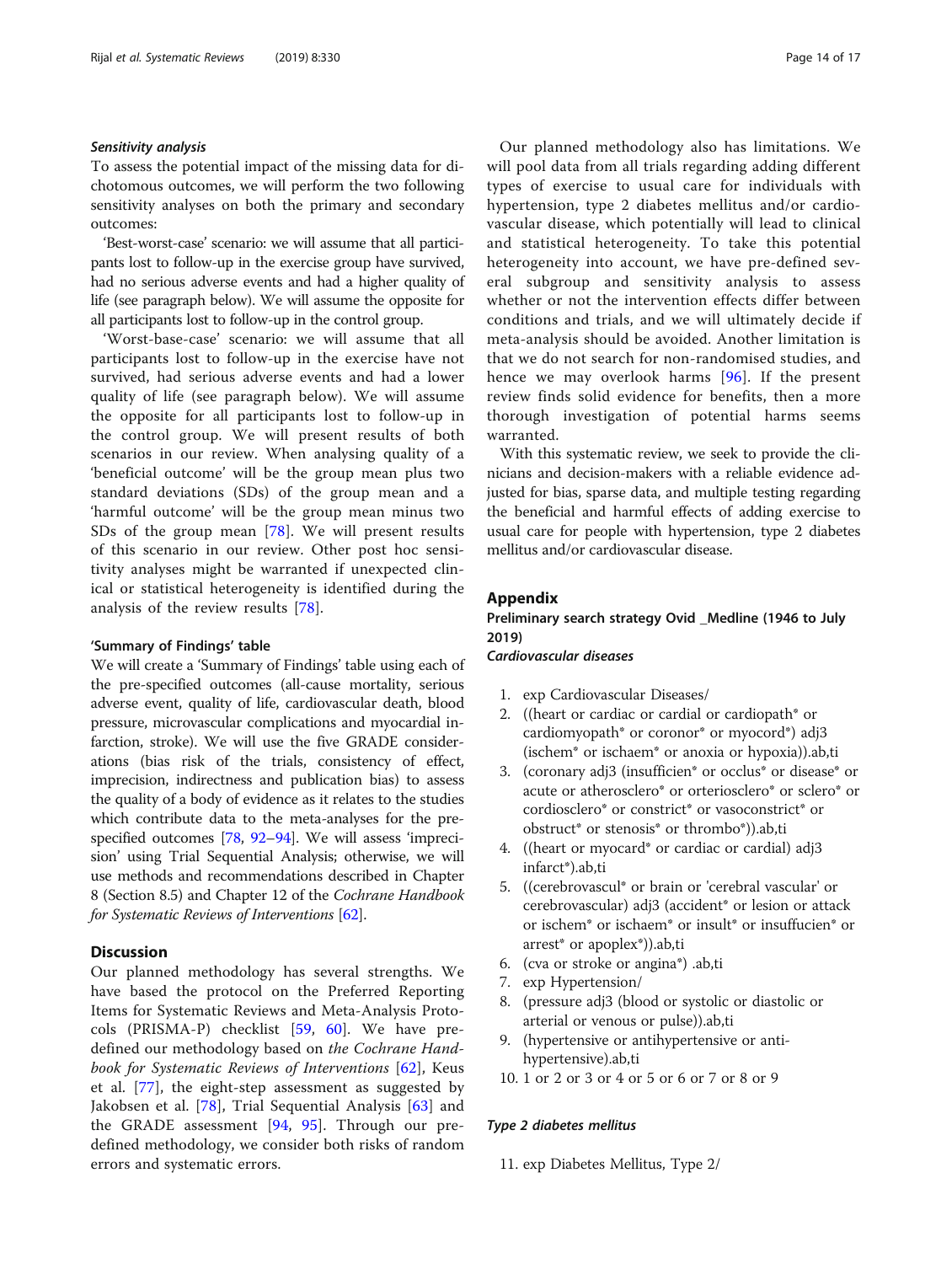- <span id="page-14-0"></span>12. (('adult onset' or 'type 2' or 'type II' or 'non-insulin dependent' or 'noninsulin dependent' or 'insulin independent') adj3 diabet\*).ab,ti
- 13. 11 or 12

# Exercise

- 14. exp Exercise/ or exp Exercise Therapy/
- 15. exp Sports/
- 16. exp Physical Exertion/
- 17. rehabilitat\*.ab,ti
- 18. (physical\* adj3 (fit\* or train\* or therap\* or activit\*)).ab,ti
- 19. (train\* adj3 (strength\* or aerobic\* or exercise\* or endurance\* or weight\*)).ab,ti
- 20. ((exercise\* or fitness) adj3 (treatment or intervent\* or program\* or rehabilitat\*)).ab,ti
- 21. ((exercise\* adj3 (aerobic\* or endurance\* or combine\* or resistance\*)).ab,ti
- 22. (run\* or bicycle\* or treadmill\* or ergometer\* or walk\* or swim\*).ab,ti
- 23. exp Tai Ji/
- 24. ('tai chi' or 'tai chi chuan' or 'ta'i chi' or 'tai ji' or taijiquan).ab,ti
- 25. exp Yoga/th [Therapy]
- 26. 14 or 15 or 16 or 17 or 18 or 19 or 20 or 21 or 22 or 23 or 24 or 25

# 27. 10 or 13 and 26

- 28. random\*.mp. [mp=title, abstract, original title, name of substance word, subject heading word, floating sub-heading heading word, keyword heading word, protocol supplementary concept word, rare disease supplementary concept word, unique identifier, synonyms]
- 29. blind\*.mp. [mp=title, abstract, original title, name of substance word, subject heading word, floating subheading heading word, keyword heading word, protocol supplementary concept word, rare disease supplementary concept word, unique identifier, synonyms]
- 30. meta-analys\*.mp. [mp=title, abstract, original title, name of substance word, subject heading word, floating sub-heading heading word, keyword heading word, protocol supplementary concept word, rare disease supplementary concept word, unique identifier, synonyms]
- 31. 28 or 29 or 30

# 32. 27 and 31

### Supplementary information

Supplementary information accompanies this paper at [https://doi.org/10.](https://doi.org/10.1186/s13643-019-1233-z) [1186/s13643-019-1233-z](https://doi.org/10.1186/s13643-019-1233-z).

Additional file 1: PRISMA-P 2015 Checklist for this protocol.

# Abbreviations

GRADE: Grading of Recommendations Assessment, Development and Evaluation; ICH-GCP: International Council for Harmonisation guideline for Good Clinical Practice Good Clinical Practice; HbA1C: Glycated haemoglobin; MET: Metabolic Equivalent of Tasks; SD: Standard deviation; WHO: World Health Organization

# Acknowledgements

Not applicable

#### Authors' contributions

AR drafted the protocol. EEN, BH, DN, PHG, MHO and JCJ amended the protocol. All authors read and approved of the final manuscript.

#### Funding

This protocol is part of the corresponding author's PhD project. The PhD is supported by Danish Diabetes Academy, Denmark (Grant number: PhD012- 18) and the Department of Regional Health Research, University of Southern Denmark, Denmark.

#### Availability of data and materials

Not applicable

#### Ethics approval and consent to participate Not applicable

# Consent for publication

Not applicable

#### Competing interests

The authors declare that they have no competing interests.

#### Author details

1 Department of Internal Medicine, Holbæk Hospital, Holbæk, Denmark. <sup>2</sup>Department of Regional Health Research, The Faculty of Health Sciences University of Southern Denmark, Odense, Denmark. <sup>3</sup> Department of Endocrinology and Nephrology, Nordsjællands Hospital, Hillerød, Denmark. 4 Welch Center for Prevention, Epidemiology, and Clinical Research, Department of Epidemiology, Johns Hopkins Bloomberg School of Public Health, Johns Hopkins University, Baltimore, USA. <sup>5</sup>Department of Cardiology and Endocrinology, Næstved-Slagelse-Ringsted (NSR) Hospital, Slagelse, Denmark. <sup>6</sup>Center for Individualized Medicine in Arterial Diseases, Odense University Hospital, University of Southern Denmark, Odense, Denmark. <sup>7</sup>Copenhagen Trial Unit, Rigshospitalet, Copenhagen, Denmark.

# Received: 25 August 2019 Accepted: 12 November 2019 Published online: 17 December 2019

#### References

- 1. Olsen MH, Angell SY, Asma S, Boutouyrie P, Burger D, Chirinos JA, et al. A call to action and a lifecourse strategy to address the global burden of raised blood pressure on current and future generations: the Lancet Commission on hypertension. Lancet 2016;S0140-6736(16):31134-5. [https://](https://doi.org/10.1016/S0140-6736(16)31134-5) [doi.org/10.1016/S0140-6736\(16\)31134-5](https://doi.org/10.1016/S0140-6736(16)31134-5).
- 2. Ettehad D, Emdin CA, Kiran A, Anderson SG, Callender T, Emberson J, et al. Blood pressure lowering for prevention of cardiovascular disease and death: a systematic review and meta-analysis. Lancet. 2015;387:957–67.
- 3. Williams B, Mancia G, Spiering W, Agabiti Rosei E, Azizi M, Burnier M, et al. 2018 ESC/ESH Guidelines for the management of arterial hypertension: the Task Force for the management of arterial hypertension of the European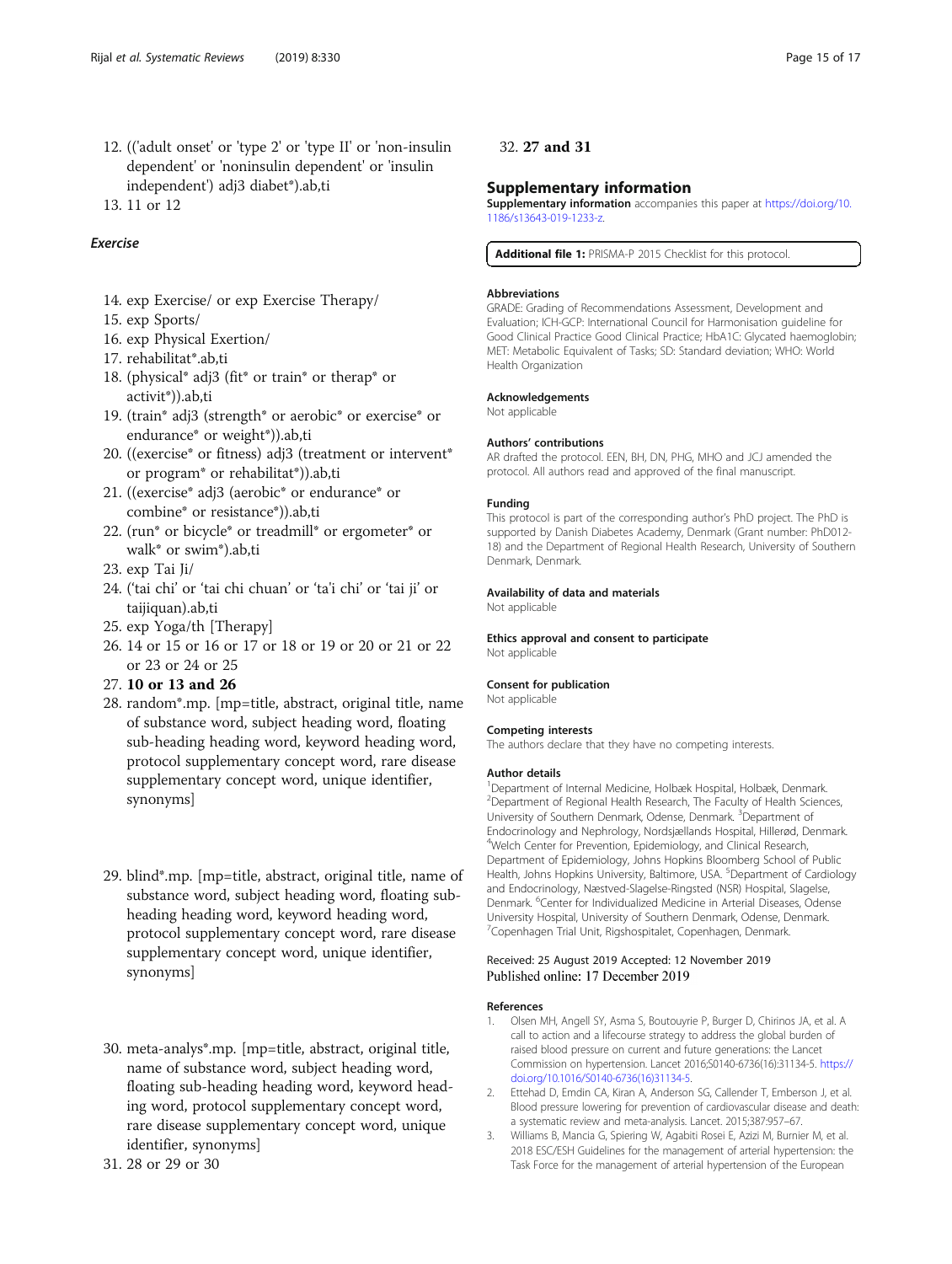<span id="page-15-0"></span>Society of Cardiology and the European Society of Hypertension. J Hypertens. 2018;36(10):1953–2041.

- 4. WHO. A global brief on hypertension: silent killer, global public health crisis. Geneva, Switzerland: World Health Organization (WHO), 2013 Contract No.: WHO/DCO/WHD/2013.2.
- 5. Mills KT, Bundy JD, Kelly TN, Reed JE, Kearney PM, Reynolds K, et al. Global disparities of hypertension prevalence and control. Circulation. 2016;134(6):441–50.
- 6. Bloch MJ. Worldwide prevalence of hypertension exceeds 1.3 billion. J Am Soc Hypertens. 2016;10(10):753–4.
- 7. Beaney T, Schutte AE, Tomaszewski M, Ariti C, Burrell LM, Castillo RR, et al. May Measurement Month 2017: an analysis of blood pressure screening results worldwide. Lancet Glob Health. 2018;6(7):e736–e43.
- 8. WHO. Global atlas on cardiovascular disease prevention and control. Switzerland, Geneva: World Health Organization (WHO); 2011.
- 9. Roth GA, Abate D, Abate KH, Abay SM, Abbafati C, Abbasi N, et al. Global, regional, and national age-sex-specific mortality for 282 causes of death in 195 countries and territories, 1980-2017: a systematic analysis for the Global Burden of Disease Study 2017. Lancet. 2018;392(10159):1736–88.
- 10. Dicker D, Nguyen G, Abate D, Abate KH, Abay SM, Abbafati C, et al. Global, regional, and national age-sex-specific mortality and life expectancy, 1950-2013; 2017: a systematic analysis for the Global Burden of Disease Study 2017. Lancet. 2018;392(10159):1684–735.
- 11. WHO. Global report on diabetes. Geneva, Switzerland: World Health Organization (WHO); 2016.
- 12. Wild S, Roglic G, Green A, Sicree R, King H. Global prevalence of diabetes: estimates for the year 2000 and projections for 2030. Diabetes Care. 2004;27(5):1047–53.
- 13. NCD Risk Factor Collaboration (NCD-RisC). Worldwide trends in diabetes since 1980: a pooled analysis of 751 population-based studies with 4·4 million participants. Lancet. 2016;387:1513–30.
- 14. Emerging Risk Factors Collaboration, Sarwar N, Gao P, Seshasai SRK, Gobin R, Kaptoge S, et al. Diabetes mellitus, fasting blood glucose concentration, and risk of vascular disease: a collaborative meta-analysis of 102 prospective studies. Lancet. 2010;375(9733):2215–22.
- 15. Stanaway JD, Afshin A, Gakidou E, Lim SS, Abate D, Abate KH, et al. Global, regional, and national comparative risk assessment of 84 behavioural, environmental and occupational, and metabolic risks or clusters of risks for 195 countries and territories, 1990-2017: a systematic analysis for the Global Burden of Disease Study 2017. Lancet. 2018;392(10159):1923–94.
- 16. Allen L, Williams J, Townsend N, Mikkelsen B, Roberts N, Foster C, et al. Socioeconomic status and non-communicable disease behavioural risk factors in low-income and lower-middle-income countries: a systematic review. Lancet Glob Health. 2017;5(3):e277–e89.
- 17. Di Cesare M, Khang Y-H, Asaria P, Blakely T, Cowan MJ, Farzadfar F, et al. Inequalities in non-communicable diseases and effective responses. Lancet. 2013;381(9866):585–97.
- 18. Rijal A, Adhikari TB, Khan JAM, Berg-Beckhoff G. The economic impact of non-communicable diseases among households in South Asia and their coping strategy: a systematic review. PLoS One. 2018;13(11):e0205745.
- 19. Fletcher GF, Ades PA, Kligfield P, Arena R, Balady GJ, Bittner VA, et al. Exercise standards for testing and training. Circulation. 2013;128(8):873–934.
- 20. Physical Activity Guidelines Advisory Committee. Physical Activity Guidelines Advisory Committee Report. Physical Activity Guidelines Advisory Committee. Physical Activity Guidelines Advisory Committee Report. Washington, DC: U.S.: Department of Health and Human Services; 2008.
- 21. Colberg SR, Sigal RJ, Yardley JE, Riddell MC, Dunstan DW, Dempsey PC, et al. Physical activity/exercise and diabetes: a position statement of the American Diabetes Association. Diabetes Care. 2016;39(11):2065–79.
- 22. Nystoriak MA, Bhatnagar A. Cardiovascular effects and benefits of exercise. Front Cardiovasc Med. 2018;5:135.
- 23. Sharman JE, La Gerche A, Coombes JS. Exercise and cardiovascular risk in patients with hypertension. Am J Hypertens. 2014;28(2):147–58.
- 24. Naci H, Ioannidis JPA. Comparative effectiveness of exercise and drug interventions on mortality outcomes: metaepidemiological study. BMJ. 2013;347:f5577.
- 25. Schwingshackl L, Missbach B, Dias S, König J, Hoffmann G. Impact of different training modalities on glycaemic control and blood lipids in patients with type 2 diabetes: a systematic review and network metaanalysis. Diabetologia. 2014;57(9):1789–97.
- 26. Kemps H, Kränkel N, Dörr M, Moholdt T, Wilhelm M, Paneni F, et al. Exercise training for patients with type 2 diabetes and cardiovascular disease: what to pursue and how to do it. A position paper of the European Association of Preventive Cardiology (EAPC). Eur J Prev Cardiol. 2019;26(7):709–27.
- 27. WHO. Global health risks: mortality and burden of disease attributable to selected major risks. Geneva: World Health Organization (WHO); 2009.
- 28. Piepoli MF, Hoes AW, Agewall S, Albus C, Brotons C, Catapano AL, et al. 2016 European Guidelines on cardiovascular disease prevention in clinical practice: the sixth joint task force of the European Society of Cardiology and other societies on cardiovascular disease prevention in clinical practice (constituted by representatives of 10 societies and by invited experts) developed with the special contribution of the European Association for Cardiovascular Prevention & Rehabilitation (EACPR). Eur Heart J. 2016;37(29):2315–81.
- 29. Misra A, Nigam P, Hills AP, Chadha DS, Sharma V, Deepak KK, et al. Consensus physical activity guidelines for Asian Indians. Diabetes Technol Ther. 2012;14(1):83–98.
- 30. Pescatello LS, MacDonald HV, Lamberti L, Johnson BT. Exercise for hypertension: a prescription update integrating existing recommendations with emerging research. Curr Hypertens Rep. 2015;17(11):87.
- 31. Ainsworth BE, Haskell WL, Herrmann SD, Meckes N, Bassett DRJ, Tudor-Locke C, et al. 2011 Compendium of physical activities: a second update of codes and MET values. Med Sci Sports Exerc. 2011;43(8):1575–81.
- 32. WHO. Global recommendations on physical activity for health. Geneva: World Health Organization (WHO); 2010.
- 33. Powell R, McGregor G, Ennis S, Kimani PK, Underwood M. Is exercise-based cardiac rehabilitation effective? A systematic review and meta-analysis to reexamine the evidence. BMJ Open. 2018;8(3):e019656.
- 34. Anderson L, Thompson DR, Oldridge N, Zwisler AD, Rees K, Martin N, et al. Exercise-based cardiac rehabilitation for coronary heart disease. Cochrane Database Syst Rev. 2016[;https://doi.org/10.1002/14651858.CD001800.pub3\(](https://doi.org/10.1002/14651858.CD001800.pub3)1).
- 35. Taylor RS, Brown A, Ebrahim S, Jolliffe J, Noorani H, Rees K, et al. Exercise-based rehabilitation for patients with coronary heart disease: systematic review and meta-analysis of randomized controlled trials. Am J Med. 2004;116(10):682–92.
- 36. Yeh GY, Wang C, Wayne PM, Phillips R. Tai chi exercise for patients with cardiovascular conditions and risk factors: a systematic review. J Cardiopulm Rehabil Prev. 2009;29(3):152–60.
- 37. Rees K, Taylor RRS, Singh S, Coats AJS, Ebrahim S. Exercise based rehabilitation for heart failure. Cochrane Database Syst Rev. 2004;[https://doi.](https://doi.org/10.1002/14651858.CD003331.pub2) [org/10.1002/14651858.CD003331.pub2\(](https://doi.org/10.1002/14651858.CD003331.pub2)3).
- 38. Long L, Anderson L, Dewhirst AM, He J, Bridges C, Gandhi M, et al. Exercisebased cardiac rehabilitation for adults with stable angina. Cochrane Database Syst Rev. 2018;<https://doi.org/10.1002/14651858.CD012786.pub2>(2).
- 39. Saunders DH, Sanderson M, Hayes S, Kilrane M, Greig CA, Brazzelli M, et al. Physical fitness training for stroke patients. Cochrane Database Syst Rev. 2016;<https://doi.org/10.1002/14651858.CD003316.pub6>(3).
- 40. Ismail H, McFarlane JR, Nojoumian AH, Dieberg G, Smart NA. Clinical outcomes and cardiovascular responses to different exercise training intensities in patients with heart failure: a systematic review and metaanalysis. JACC Heart Fail. 2013;1(6):514–22.
- 41. Davies EJ, Moxham T, Rees K, Singh S, Coats AJS, Ebrahim S, et al. Exercise training for systolic heart failure: Cochrane systematic review and metaanalysis. Eur J Heart Fail. 2010;12(7):706–15.
- 42. Whelton SP, Chin A, Xin X, He J. Effect of aerobic exercise on blood pressure: a meta-analysis of randomized, controlled trials. Ann Intern Med. 2002;136(7):493–503.
- 43. MacDonald HV, Johnson BT, Huedo-Medina TB, Livingston J, Forsyth KC, Kraemer WJ, et al. Dynamic resistance training as stand-alone antihypertensive lifestyle therapy: a meta-analysis. J Am Heart Assoc. 2016;5(10):e003231.
- 44. Cornelissen VA, Smart NA. Exercise training for blood pressure: a systematic review and meta-analysis. J Am Heart Assoc. 2013;2(1):e004473.
- 45. Cramer H, Haller H, Lauche R, Steckhan N, Michalsen A, Dobos G. A systematic review and meta-analysis of yoga for hypertension. Am J Hypertens. 2014;27(9):1146–51.
- 46. Chu P, Gotink RA, Yeh GY, Goldie SJ, Hunink MM. The effectiveness of yoga in modifying risk factors for cardiovascular disease and metabolic syndrome: a systematic review and meta-analysis of randomized controlled trials. Eur J Prev Cardiol. 2016;23(3):291–307.
- 47. Hagins M, States R, Selfe T, Innes K. Effectiveness of yoga for hypertension: systematic review and meta-analysis. Evid Based Complement Alternat Med. 2013;2013:649836.
- 48. Thomas D, Elliott EJ, Naughton GA. Exercise for type 2 diabetes mellitus. Cochrane Database Syst Rev. 2006;[https://doi.org/10.1002/14651858.](https://doi.org/10.1002/14651858.CD002968.pub2) [CD002968.pub2\(](https://doi.org/10.1002/14651858.CD002968.pub2)3): CD002968.
- 49. Hayashino Y, Jackson JL, Fukumori N, Nakamura F, Fukuhara S. Effects of supervised exercise on lipid profiles and blood pressure control in people